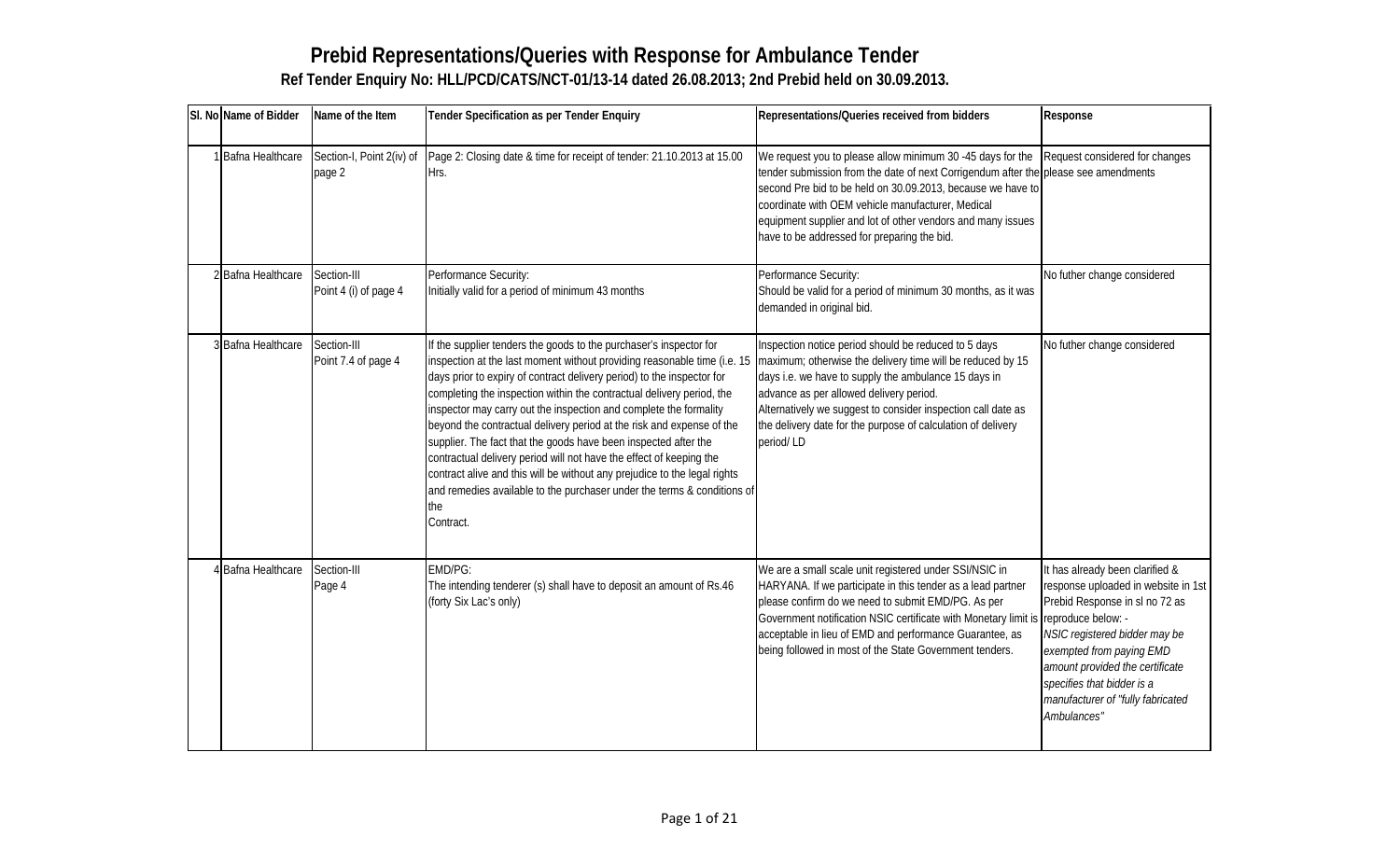| SI. No Name of Bidder | Name of the Item                    | <b>Tender Specification as per Tender Enquiry</b>                                                                                                                                                                                                                                                                                      | Representations/Queries received from bidders                                                                                                                                                                                                                                                                                                                                                                                                                                        | Response                                                                                                                                                                                                    |
|-----------------------|-------------------------------------|----------------------------------------------------------------------------------------------------------------------------------------------------------------------------------------------------------------------------------------------------------------------------------------------------------------------------------------|--------------------------------------------------------------------------------------------------------------------------------------------------------------------------------------------------------------------------------------------------------------------------------------------------------------------------------------------------------------------------------------------------------------------------------------------------------------------------------------|-------------------------------------------------------------------------------------------------------------------------------------------------------------------------------------------------------------|
| 5 Bafna Healthcare    | Section --III<br>original Tender    | Page 27: Payment Terms:<br>Point 17.1 of page 27 of 80% on delivery and balance 20% on acceptance and commissioning                                                                                                                                                                                                                    | As per standard Government terms 90% payment should be<br>released on Pre dispatch Inspection and balance against final<br>delivery since the project involves huge funds, it would be a<br>support to SSI unit by Government of Delhi.                                                                                                                                                                                                                                              | There will be no change in payment<br>terms. However, if desired by the<br>bidder, an inland LC for 100% order<br>value may be opened and LC<br>opening and amendment cost shall<br>be borne by the bidder. |
| 6 Bafna Healthcare    | Section-III<br>Point 7.4 of page    | The purchaser's/consignee's contractual right to inspect, test and, if<br>necessary, reject the goods after the goods' arrival at the final<br>destination shall have no bearing of the fact that the goods have<br>previously been inspected and cleared by purchaser's inspector during<br>pre- despatch inspection mentioned above. | The Clause should be deleted; otherwise what would be the<br>authenticity of inspection done by the committee at the<br>tenderer premises.<br>The purchaser's / consignee's should have the contractual<br>right to inspect, test and, if necessary, reject the goods after<br>the goods' arrival at the final destination only if there is any<br>contradiction or any change is observed between the goods<br>inspected at site of tenderer and goods supplied to the<br>purchaser | Request considered for changes<br>blease see amendments                                                                                                                                                     |
| 7 Bafna Healthcare    | Section-III<br>Point 12.2 of page 5 | Page 5: Comprehensive Warranty<br>warranty on fabrication and all other equipment including medical<br>equipment<br>b. Warranty will be inclusive of all spares, cables, accessories including<br>rubber, glass items etc. But exclusive of Tyre's and Batteries.                                                                      | A Comprehensive warranty cannot include replacement due<br>to mis-handling / improper usage or breakage.<br>b. The consumables and accessories including plastic parts,<br>cables etc. are not covered under standard/comprehensive<br>warranty globally by any of the manufacturer.<br>So we request you to exclude Plastic parts, consumables,<br>Cables and probes etc. from the scope of<br>comprehensive/Standard warranty and No warranty on<br>breakage and mishandling.      | No change considered. Kindly refer<br>GCC Clause 12.1.                                                                                                                                                      |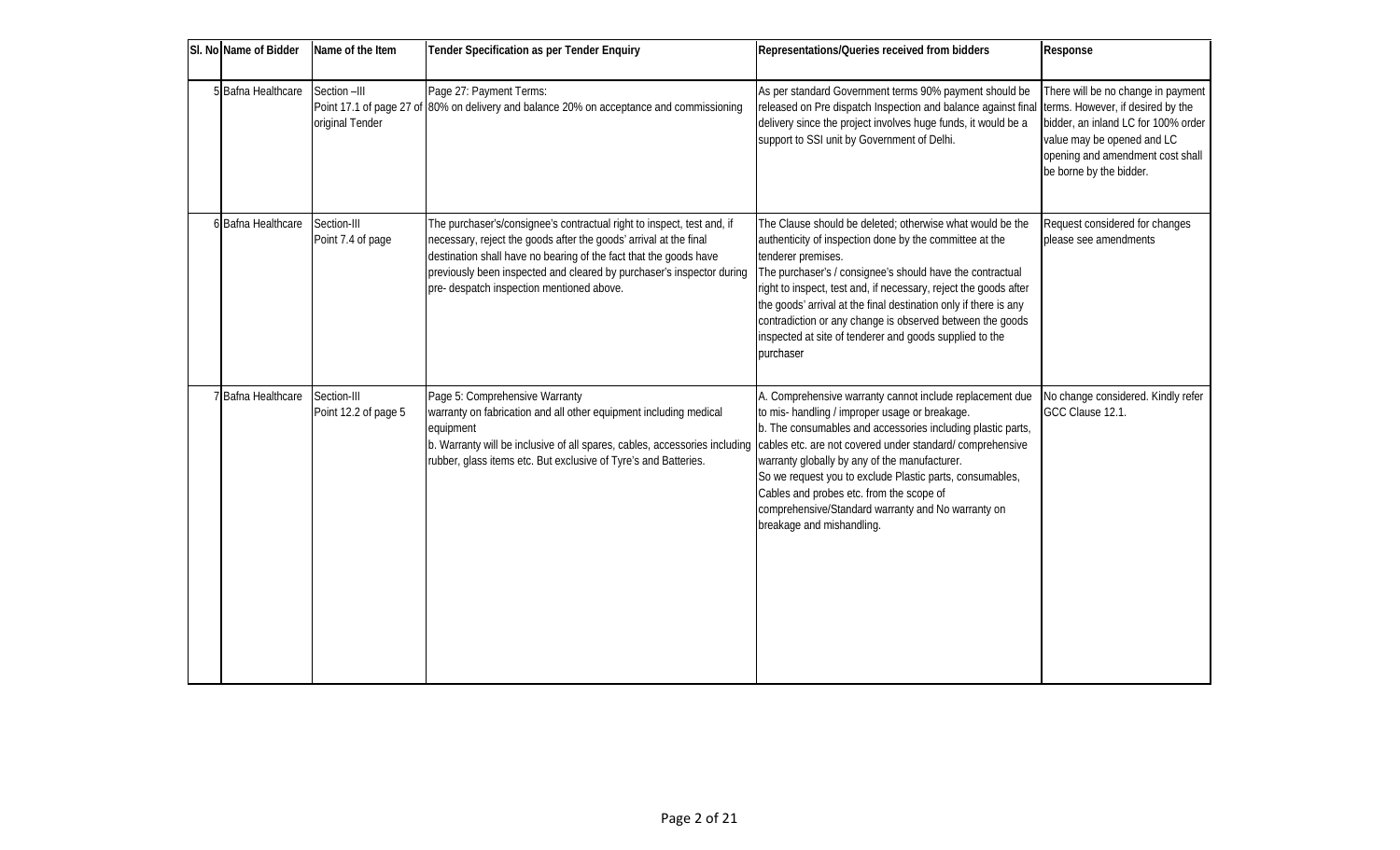| SI. No Name of Bidder | Name of the Item     | <b>Tender Specification as per Tender Enquiry</b>                                                                                                                                                                                                                                                                                                                                                                                                                                                                                                                                                  | Representations/Queries received from bidders                                                                                                                                                                                                                                                                                                                                                                                                                                                                                                                                                                                                                                                                                                                                                                                                                                                                                                                                                             | Response                                                |
|-----------------------|----------------------|----------------------------------------------------------------------------------------------------------------------------------------------------------------------------------------------------------------------------------------------------------------------------------------------------------------------------------------------------------------------------------------------------------------------------------------------------------------------------------------------------------------------------------------------------------------------------------------------------|-----------------------------------------------------------------------------------------------------------------------------------------------------------------------------------------------------------------------------------------------------------------------------------------------------------------------------------------------------------------------------------------------------------------------------------------------------------------------------------------------------------------------------------------------------------------------------------------------------------------------------------------------------------------------------------------------------------------------------------------------------------------------------------------------------------------------------------------------------------------------------------------------------------------------------------------------------------------------------------------------------------|---------------------------------------------------------|
| 8 Bafna Healthcare    | Section-V<br>no. 7   | Required delivery Schedule:<br>Point no. Part-II of page   a. 60 days from the date of "Notification of award" prototype to be<br>submitted to CMVR compliance inspection agency.                                                                                                                                                                                                                                                                                                                                                                                                                  | Amendment required:<br>a. It should be revised as 120 days from the date of<br>"Notification of award" prototype to be submitted to CMVR<br>compliance inspection agency, since this is a customised<br>requirement to be specially developed as per tender<br>specifications which require development of many new<br>components, tooling, Jigs and Fixtures. Moreover the new<br>developments have to be maintained for 8 years so the<br>department should give at least 120 days for prototype<br>development.<br>b. The development of ABS mould itself will take minimum 90<br>days. The allowed prototype delivery time is only favouring<br>the company who has already developed the ABS mould<br>according to the tender specifications.<br>If Department is keen on having the prototype within 60 days (<br>Less 15 days inspection notice period) effectively 45 days<br>than Superior quality, Gel coat finish, fire retardant FRP<br>interior as per IS-6746 or latest should be accepted. | No change considered                                    |
| 9 Bafna Healthcare    | Section-V<br>Page 10 | Equipment for ALS and BLS Ambulances: 11. Added Para<br>Page 50: The following items were excluded from European CE or US<br>FDA certification:<br>(a) Foldable Carrying Chair<br>(b) Stethoscope<br>(c) BP Apparatus (Manual)<br>(d) Pupillary Torch<br>(e) Thermometer (Digital)<br>(f) Pneumatic Splints<br>(g) EMT Shears<br>(h) Artery Forceps 6"<br>(i) Toothed Forceps 6"<br>(j) Magill's forceps<br>(k) Kidney Tray<br>(I) First Aid Kit Bag<br>(m) Search Light<br>(n)Rescue Equipment.<br>(o) Laryngoscope with blades<br>All the above mentioned items will be as per ISI/BIS standards | Please provide names of at least three companies<br>manufacturing ISI/BIS standard for Rescue tools and search<br>light with model numbers complying the tender specifications<br>and we request you to allow CE/BIS/ISI for the balance<br>desired equipment under section 11 of added paragraph                                                                                                                                                                                                                                                                                                                                                                                                                                                                                                                                                                                                                                                                                                         | Request considered for changes<br>please see amendments |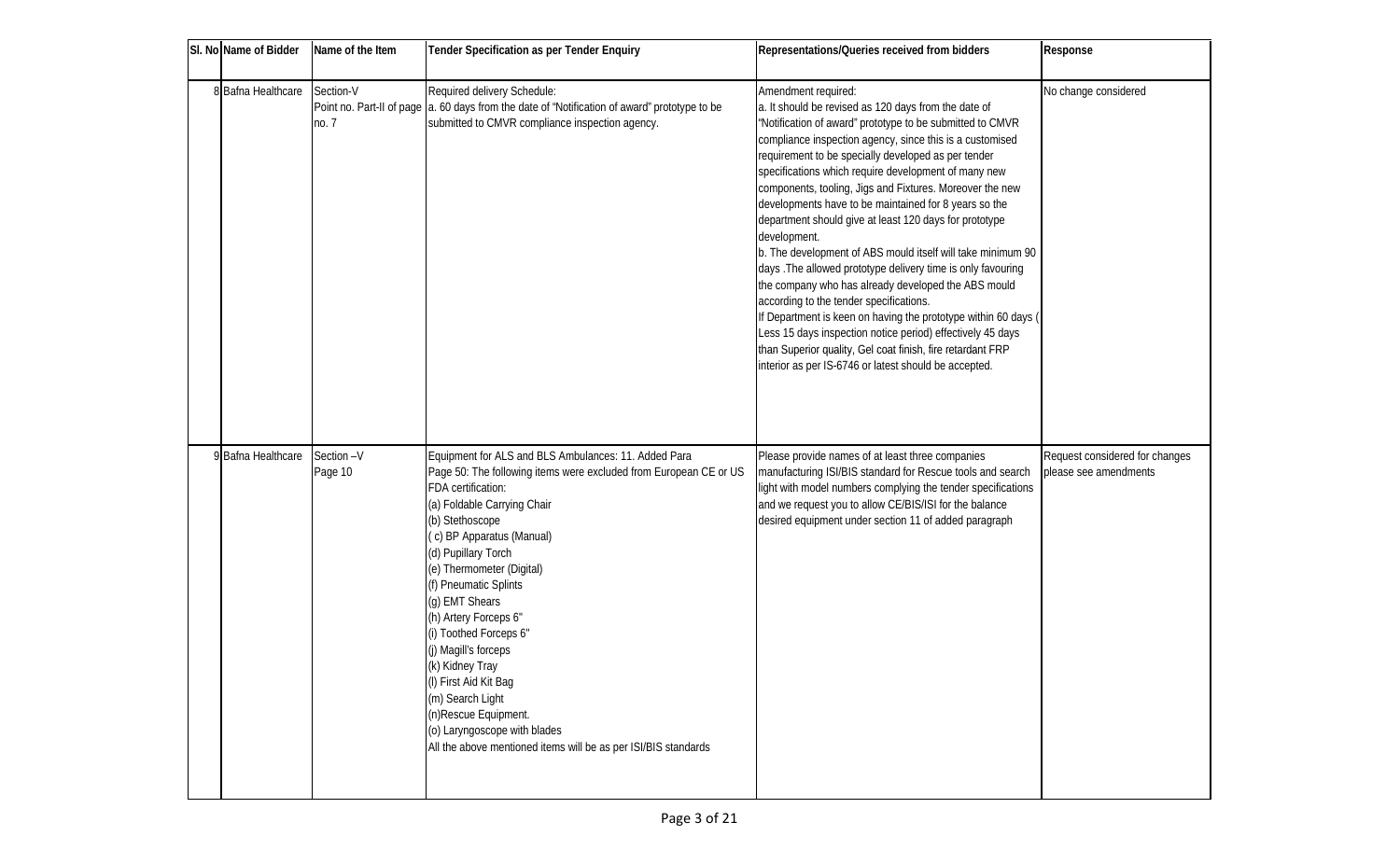| SI. No Name of Bidder | Name of the Item            | <b>Tender Specification as per Tender Enquiry</b>                                                                                                                                                                                                                                                                                                                                                                                                                                                                                                                                                                                                                                                                                                                                                                     | Representations/Queries received from bidders                                                                                                                                                                                                                                                                                                                                                                                                        | Response                                                                                                                                         |
|-----------------------|-----------------------------|-----------------------------------------------------------------------------------------------------------------------------------------------------------------------------------------------------------------------------------------------------------------------------------------------------------------------------------------------------------------------------------------------------------------------------------------------------------------------------------------------------------------------------------------------------------------------------------------------------------------------------------------------------------------------------------------------------------------------------------------------------------------------------------------------------------------------|------------------------------------------------------------------------------------------------------------------------------------------------------------------------------------------------------------------------------------------------------------------------------------------------------------------------------------------------------------------------------------------------------------------------------------------------------|--------------------------------------------------------------------------------------------------------------------------------------------------|
| 10 Bafna Healthcare   | Section-V<br>of page no. 10 | 12. Added Para<br>Page 50: The following equipment & accessories will be European CE<br>or US FDA certified:<br>(a) Oxygen Delivery System<br>(b) Ambulance Cot<br>(c) Scoop Stretcher<br>(d) Spine Board<br>(e) Bi-Phasic Defibrillator cum Cardiac Monitor with recorder<br>(f) Pulse Oximeter<br>(g) Automatic External Defibrillator<br>(h) Transport Ventilator<br>(i) Oxygen Flow Meter with Humidifier<br>(i) Suction Pump (Manual & Handheld)<br>(k) Suction Pump (Electronic)<br>(I) Self-inflatable Resuscitation Bags<br>(m) Mouth to Mask ventilation device<br>(n) Oxygen Cylinder (Portable)<br>(o) Syringe Infusion Pump<br>(p) Nebulizer                                                                                                                                                              | Please give us names of at least three companies along with<br>their model numbers manufacturing European CE or US FDA<br>certified<br>Medical equipment complying with the tender specifications<br>specially for:<br>(a) Oxygen Delivery System<br>(b) Ambulance Cot<br>(With suitable loading platform)<br>(f) Pulse Oximeter<br>(h) Transport ventilator<br>(i) Oxygen Flow Meter with<br><b>Humidifier</b><br>(p) Nebulizer<br>(o) Syringe pump | Many equipment manufacturer<br>companies having European CE or<br>US FDA certified equipments.<br>Bidder may do market research for<br>the same. |
| 11 Bafna Healthcare   | Oxygen Delivery<br>System   | Page 10: Oxygen Delivery System<br>The Patient cabin must have a digital display for oxygen supply status.<br>Amended as:<br>The Patient cabin must have a digital/mechanical display for oxygen<br>supply status                                                                                                                                                                                                                                                                                                                                                                                                                                                                                                                                                                                                     | This amendment is in contradiction to Para 1 Page 45 of<br>original Tender "changing from one cylinder to the other<br>should not affect the distribution pressure in any way and this<br>changeover should occur automatically"<br>This also should be amended to:<br>changing from one cylinder to the other should not affect the<br>distribution pressure in any way and this changeover should<br>occur automatically/Manually"                 | Request considered for changes<br>please see amendments                                                                                          |
| 12 Bafna Healthcare   | <b>Electrical Systems</b>   | Page 46: Electrical Systems:<br>A permanently fitted automotive grade battery charger should be<br>provided to enable charging of the supplementary batteries via external Vvhereas the desired specification<br>220V AC supply whenever connected. A recessed external charge port require only 12V DC power source inside the ambulance as<br>with spring loaded lid (at least IP65 certified) suitable for connecting the 220V AC converter /Inverter is not specified.<br>external 220V AC power supply should be provided on the exterior of<br>the vehicle at a suitable place. A 10 Meter length, Three (3) core, 10<br>gauge / equivalent charging wire with high quality male three pin ends<br>to be provided. This wire should be housed at a suitable and easily<br>accessible location in the ambulance. | As per our understanding ambulances currently being used in It is clarified that 220V AC supply in<br>India have dual power source 220V AC and 12V DC.<br>Please confirm that only single circuit of 12V DC is required,<br>and 220 V AC for charging of supplementary battery is<br>required                                                                                                                                                        | patient compartment is not<br>madatory. However, 220V AC circuit<br>for charging of battery is mandatory.                                        |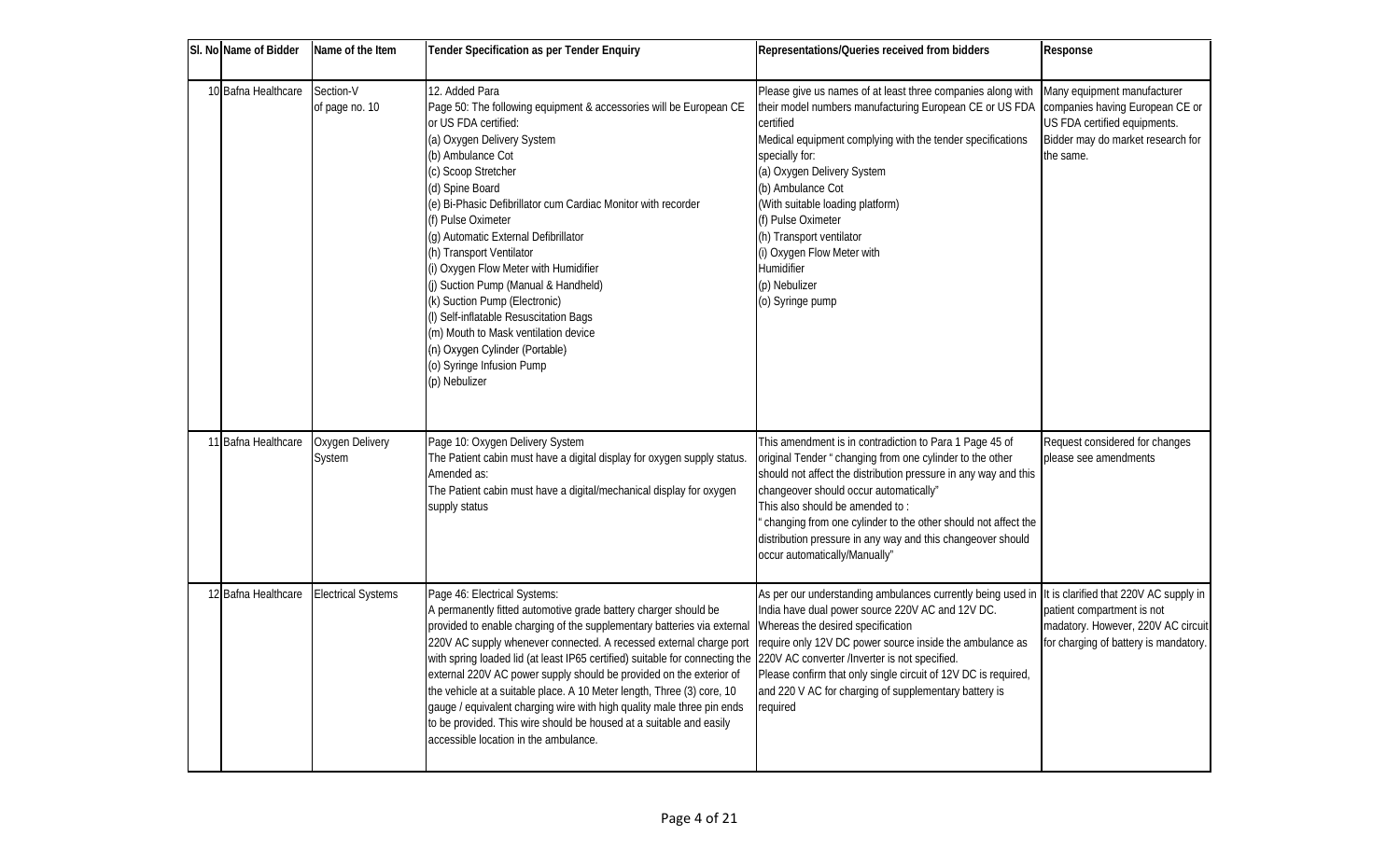| SI. No Name of Bidder | Name of the Item           | <b>Tender Specification as per Tender Enquiry</b>                                                                                                                                                                                                                                                                                                                                                                                                                                                                                                                                                                                                                                                                                                                                                                                                                                                     | Representations/Queries received from bidders                                                                                                                                                                                                                         | Response                                                                                                                                                                                                                                                                                                                                                             |
|-----------------------|----------------------------|-------------------------------------------------------------------------------------------------------------------------------------------------------------------------------------------------------------------------------------------------------------------------------------------------------------------------------------------------------------------------------------------------------------------------------------------------------------------------------------------------------------------------------------------------------------------------------------------------------------------------------------------------------------------------------------------------------------------------------------------------------------------------------------------------------------------------------------------------------------------------------------------------------|-----------------------------------------------------------------------------------------------------------------------------------------------------------------------------------------------------------------------------------------------------------------------|----------------------------------------------------------------------------------------------------------------------------------------------------------------------------------------------------------------------------------------------------------------------------------------------------------------------------------------------------------------------|
| 13 Bafna Healthcare   | Ambulance Cot              | Page 50: The stretcher should load seamlessly and no manual<br>intervention vis a vis the locking mechanism, wheels, etc. should be<br>required after loading in the ambulance to close the rear doors.<br>The stretcher should be able to be guided in and out of the ambulance<br>without any part of the stretcher (including the legs) striking any part of<br>the ambulance body including the rear footstep. The loading angle of<br>the stretcher should not be more than 16 degrees. If required, a suitable<br>loading platform maybe provided to ensure the same.                                                                                                                                                                                                                                                                                                                           | If suitable loading Platform with ramp is being used, In that<br>case ramp has to be folded manually. Please clarify the<br>folding of ramp would be acceptable or it would be considered release of locks for<br>as manual intervention before closing of rear door. | It is clarified that manual<br>intervention for folding of ramp,<br>loading/unloading of strecher is<br>permitted.                                                                                                                                                                                                                                                   |
| 14 Instromedix        | <b>Patient Compartment</b> | Page 42: The length of the patient compartment measured from<br>partition to the inside edge of the rear loading door at the floor level<br>shall be at least 3100 mm.<br>The length should provide at least 640mm and not more than 760 mm<br>of unobstructed space at the head of the primary patient, when<br>measured from the face of the backrest of the Doctor's/Paramedic's<br>Seat to the forward edge of the stretcher.<br>The minimum width of the compartment when measured at the centre<br>point of the patient compartment shall be not be less than 1500mm and<br>should provide 460 ± 150mm clear aisle walkway between stretcher /<br>cot and the base of squad bench, with the cot located in the street side<br>(non-centred) position.<br>The patient compartment shall provide at least 1520 mm height over the<br>primary patient area, measured from floor to ceiling panels. | Patient compartment dimension should be precise & whereas<br>maximum limits are defined minimum limit should also be<br>defined                                                                                                                                       | It has already been darified &<br>response uploaded in website in 1st<br>Prebid Response in sl no 23 as<br>reproduce below. -<br>"Minimum limit for patient<br>compartment has been provided in<br>Tender Documents (Page No-42).<br>The minimum limit of the vehicle<br>has not been restricted, however it<br>should meet the patient<br>compartment requirement." |
| 15 Instromedix        | Patient Compartment        | Page 42: the interior panelling of the patient compartment including<br>sidewalls, partition between patient cabin and driver cabin, roof, door<br>panels and all other surfaces in the patient compartment should be<br>made from long life superior quality UV-resistant ABS unless mentioned<br>otherwise.                                                                                                                                                                                                                                                                                                                                                                                                                                                                                                                                                                                         | This should be open to either ABS/FRP                                                                                                                                                                                                                                 | It has already been darified &<br>response uploaded in website in 1st<br>Prebid Response in sl no 25 as<br>reproduce below. -<br>"Original documents stands<br>unchanged".                                                                                                                                                                                           |
| 16 Instromedix        | Air Conditioning           | Page 45: The AC unit should be installed at a suitable location in the<br>patient cabin to ensure there is no congestion in the driver/patient cabin. Condition.<br>With all windows & doors closed, the system should be capable of<br>lowering the cabin temperature to a maximum of 26 degrees Celsius<br>within 30 minutes from 35 degrees Celsius ambient temperature. The<br>gas used for Air conditioning should be environment friendly as per<br>International regulatory requirements. The engine idling rpm should be<br>so designed and tuned to fulfil the requirements of AC Unit.                                                                                                                                                                                                                                                                                                      | It is almost impossible to check A.C function in Normal                                                                                                                                                                                                               | It has already been darified &<br>response uploaded in website in 1st<br>Prebid Response in sl no 38 as<br>reproduce below.-<br>"Air Conditioning will be tested by<br>the CMVR certified testing agency.<br>For this the supplier has to inform<br>the testing agency with the<br>specifications".                                                                  |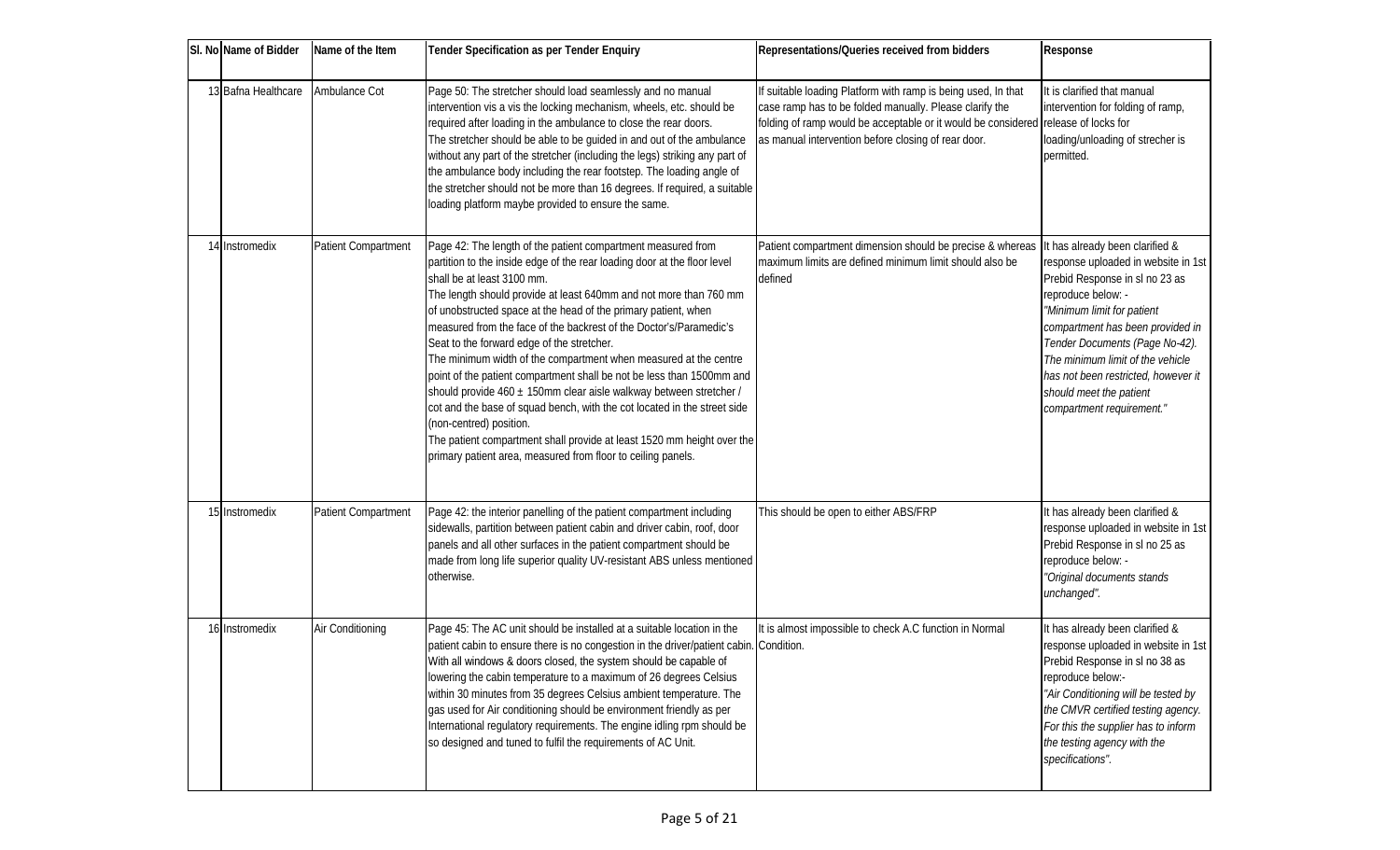| SI. No Name of Bidder | Name of the Item                     | <b>Tender Specification as per Tender Enquiry</b>                                                                                                                                                                                                                          | Representations/Queries received from bidders                                                                                                                                                                                                                                                                                               | Response                                                                                                                                                                                                                                                                                                                                                                            |
|-----------------------|--------------------------------------|----------------------------------------------------------------------------------------------------------------------------------------------------------------------------------------------------------------------------------------------------------------------------|---------------------------------------------------------------------------------------------------------------------------------------------------------------------------------------------------------------------------------------------------------------------------------------------------------------------------------------------|-------------------------------------------------------------------------------------------------------------------------------------------------------------------------------------------------------------------------------------------------------------------------------------------------------------------------------------------------------------------------------------|
| 17 Instromedix        |                                      |                                                                                                                                                                                                                                                                            | Any standard Mount of good quality should be allowed. Very<br>Few rather only one or two Equipment OEM manufacturers<br>have their own mount otherwise it is always outsourced.<br>Moreover only heavy equipment like patient cot etc. need to<br>have EN 1789 mounts.                                                                      | It has already been darified &<br>response uploaded in website in 1st<br>Prebid Response in sl no 27 as<br>reproduce below.-<br>"EN 1789 certified mounts are<br>mandatory in Ambulance cot, Bi-<br>Phasic Defibrillator cum Cardiac<br>Monitor with recorder and Transport<br>Ventilator only. Any standard Mount<br>of good quality will be allowed for<br>the other equipments". |
| 18 Instromedix        | <b>Tender Process</b>                | Tendere must be a OEM of Vehicle or its authorized agent or legally<br>incorporated consortium of OEM & Fabricator                                                                                                                                                         | Two separate tenders should be floated one for Vehicle and<br>second for fabrication work with equipment especially<br>because warranty on the Vehicle is provided by OEM and for<br>fabrication/equipment by the fabricator                                                                                                                | It has already been darified &<br>response uploaded in website in 1st<br>Prebid Response in sl no 29 as<br>reproduce below.-<br>"Original stands unchanged for this<br>clause."                                                                                                                                                                                                     |
| 19 Spencer India      | Suction Pump (Manual<br>& Hand Held) | Page 53: Non disposable container -500 ml connecting jar made out of<br>polycarbonate with overfilling valve<br>Ammended as:<br>Page 53: Non disposable and autoclavable container of minimum 250<br>ml connecting jar made<br>out of polycarbonate with overfilling valve | Kindly change the requirement of jar from Non<br>disposable/reusable to disposable also as maximum<br>manufacturers are having disposable jars and it will allow<br>maximum companies to participate in the tender, only 1<br>company seems to have the required polycarbonate reusable<br>jar for manual hand suction                      | No change considered                                                                                                                                                                                                                                                                                                                                                                |
| 20 Spencer India      | Self inflating<br>resuscitation bags | .Page 53: Hand operated, self-re-expanding bags (2L, 1L & 500ml<br>sizes), with oxygen reservoir/accumulator, clear mask (adult, child,<br>infant and neonate sizes); valve (dear, disposable, operatable in all<br>weather conditions)                                    | Kindly change the capacity of the bags from (2L, 1L, 500ml) to Request considered for changes<br>minimum (1500 ml, 500 ml, 200 ml) in adult, paediatric and<br>neonatal sizes as the sizes asked in the tender specifications<br>are not commonly available. This change would allow<br>maximum manufacturer's to participate in the tender | please see amendments                                                                                                                                                                                                                                                                                                                                                               |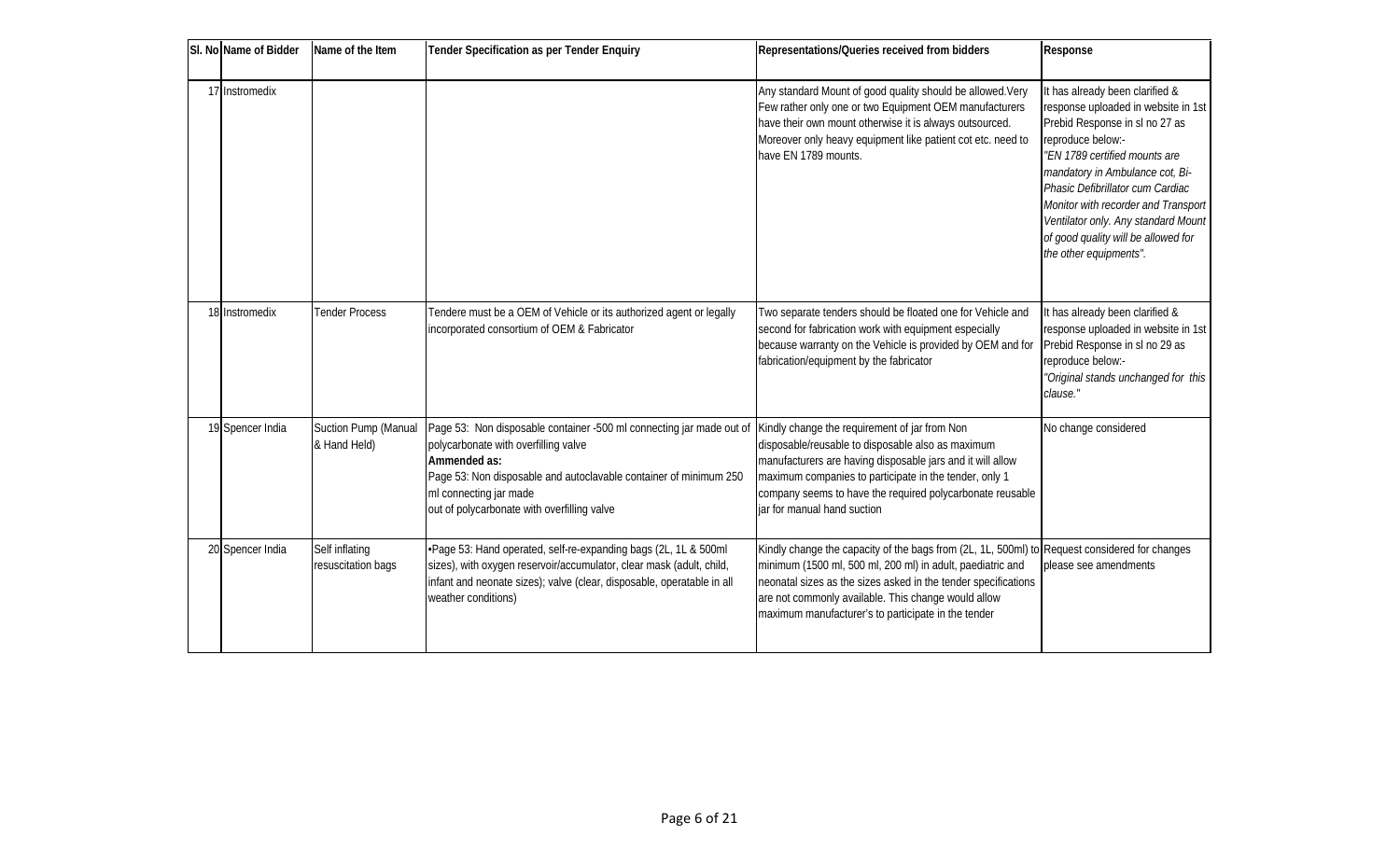| SI. No Name of Bidder | Name of the Item                                       | <b>Tender Specification as per Tender Enquiry</b>                                                                                                                                                                                                                                                                                                                                                                | Representations/Queries received from bidders                                                                                                                                                                                                                                                                           | Response                                                                                                                                                                                                                                                                                       |
|-----------------------|--------------------------------------------------------|------------------------------------------------------------------------------------------------------------------------------------------------------------------------------------------------------------------------------------------------------------------------------------------------------------------------------------------------------------------------------------------------------------------|-------------------------------------------------------------------------------------------------------------------------------------------------------------------------------------------------------------------------------------------------------------------------------------------------------------------------|------------------------------------------------------------------------------------------------------------------------------------------------------------------------------------------------------------------------------------------------------------------------------------------------|
| 21 Spencer India      | Manufacturer's<br>Authorization Form-<br>Section - XII | Page 69                                                                                                                                                                                                                                                                                                                                                                                                          | Kindly clarify that as per the manufacturer's authorization form Manufacturer's authorization form is<br>in the tender, one medical equipment manufacturer can<br>authorize only 1 bidder or it can authorize multiple bidders<br>also for the similar medical equipments                                               | meant for Authorisation to the bidder<br>quoting as an agent to the<br>manufactturer of the whole<br>Ambulance as mentioned in<br>Qualification Criteria (point no. 1).<br>This is not required for individual<br>parts of the Ambulance. This has<br>been clarified during prebid<br>meeting. |
| 22 Force Motors       | Qualification Criteria                                 | Page 61: The tenderer must be a OEM of Monocoque / Chasis Vehide<br>Manufacturer or its authorized agent with experience of supplying<br>ambulance for the last three completed financial years are eligible to<br>quote. Or A legally incorporated consortium of OEM of Monocoque /<br>Chasis Vehicle Manufacturer with a "Specialist Vehicle (Ambulance)<br>Fabricator" and / or "Medical Equipment Supplier". | Kindly inform OEM can give authorization to more than one<br>agent for participation in the tender on behalf of OEM.                                                                                                                                                                                                    | No change considered                                                                                                                                                                                                                                                                           |
| 23 Force Motors       | <b>Tender Process</b>                                  |                                                                                                                                                                                                                                                                                                                                                                                                                  | As a OEM of Monocoque vehicle Manufacturer, it is very<br>difficult for us to quote with Medical equipments. Considering   response uploaded in website in 1st<br>this kindly waive off supply of Medical equipments from tender Prebid Response in sl no 87 as<br>and tender should be with vehicle + fabrication only | It has already been darified &<br>reproduce below.-<br>"Original documents stands<br>unchanged."                                                                                                                                                                                               |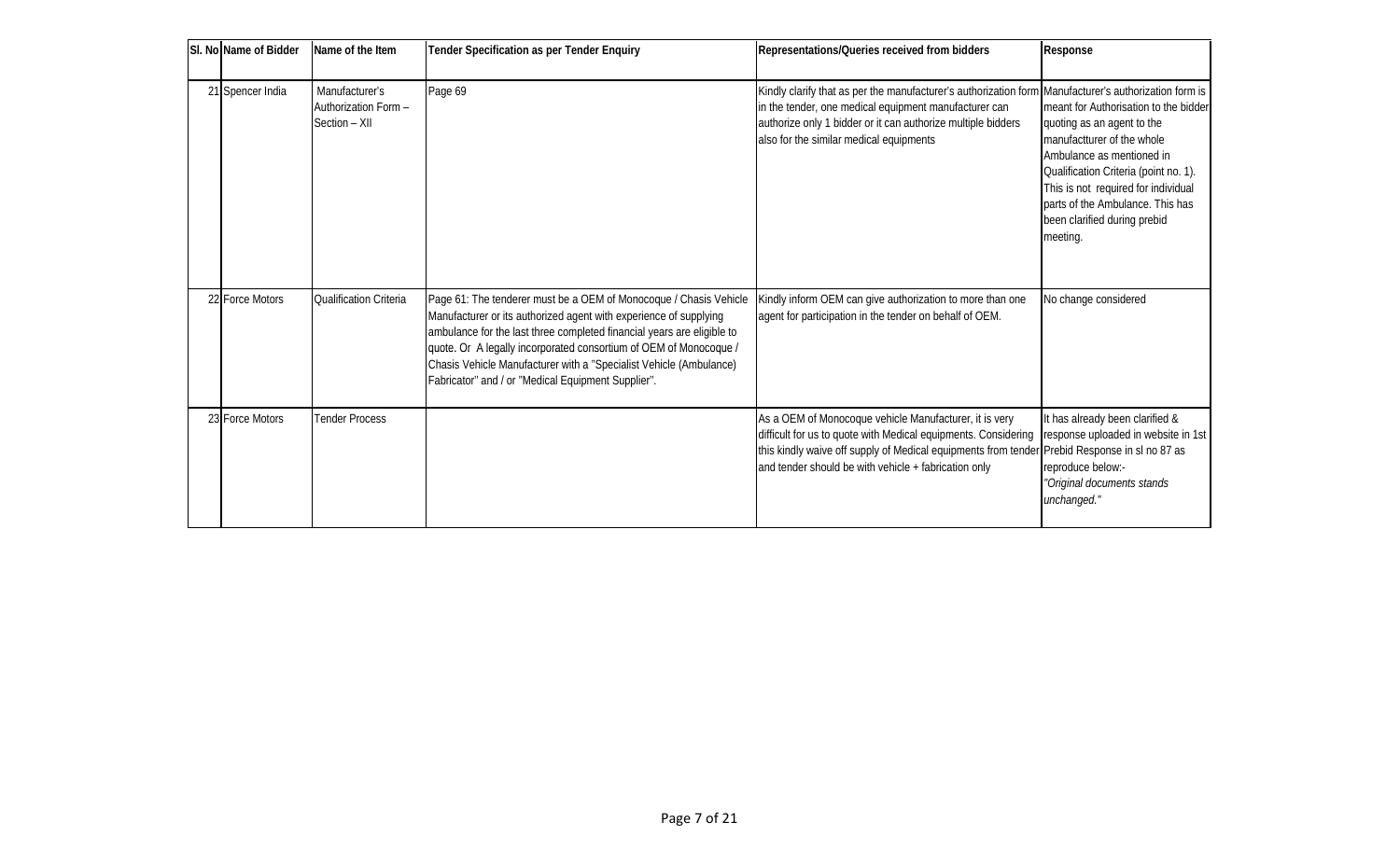| SI. No Name of Bidder | Name of the Item | <b>Tender Specification as per Tender Enquiry</b>                                                                                                                                                                                                                                                                                                                                                                                                                                                                                                                                                                                                                                                                                     | Representations/Queries received from bidders                                                                                                                                                                                                                                                                                                                                                                                | Response                                                                                               |
|-----------------------|------------------|---------------------------------------------------------------------------------------------------------------------------------------------------------------------------------------------------------------------------------------------------------------------------------------------------------------------------------------------------------------------------------------------------------------------------------------------------------------------------------------------------------------------------------------------------------------------------------------------------------------------------------------------------------------------------------------------------------------------------------------|------------------------------------------------------------------------------------------------------------------------------------------------------------------------------------------------------------------------------------------------------------------------------------------------------------------------------------------------------------------------------------------------------------------------------|--------------------------------------------------------------------------------------------------------|
| 24 Force Motors       | Warranty         | Page 36, Para: 1. Comprehensive Warranty: The Comprehensive<br>warranty of vehicle shall<br>remain valid for a period of 3 (three) years or 3 (three) lac kilometres,<br>whichever is earlier and<br>3 years Comprehensive warranty on fabrication and all other<br>equipments induding medical<br>equipments<br>Ammended as:<br>Page 36, Para: 1. Comprehensive Warranty: The Comprehensive<br>warranty of vehicle shall<br>remain valid for a period of 3 (three) years or 3 (three) lac kilometres,<br>whichever is earlier and<br>3 years Comprehensive warranty on fabrication and all other<br>equipments induding medical<br>equipments. The battery & tyre of the vehicle will be excluded from<br>Comprehensive<br>warranty. | It is very difficult to provide comprehensive warranty of 3<br>years or 3 lacs Kms whichever is earlier for BS-IV vehicles.<br>Also it is very difficult to provide warranty on wear and tear<br>parts, consumables items, all spares, cables, accessories<br>induding rubber, glass items. Considering this warranty on<br>ambulances should as per DGS&D or as per Manufacturer<br>standard warranty terms and conditions. | As per warranty clause defined at<br><b>IGCC clause no 12.1 in Tender</b><br><b>Enquiry Documents.</b> |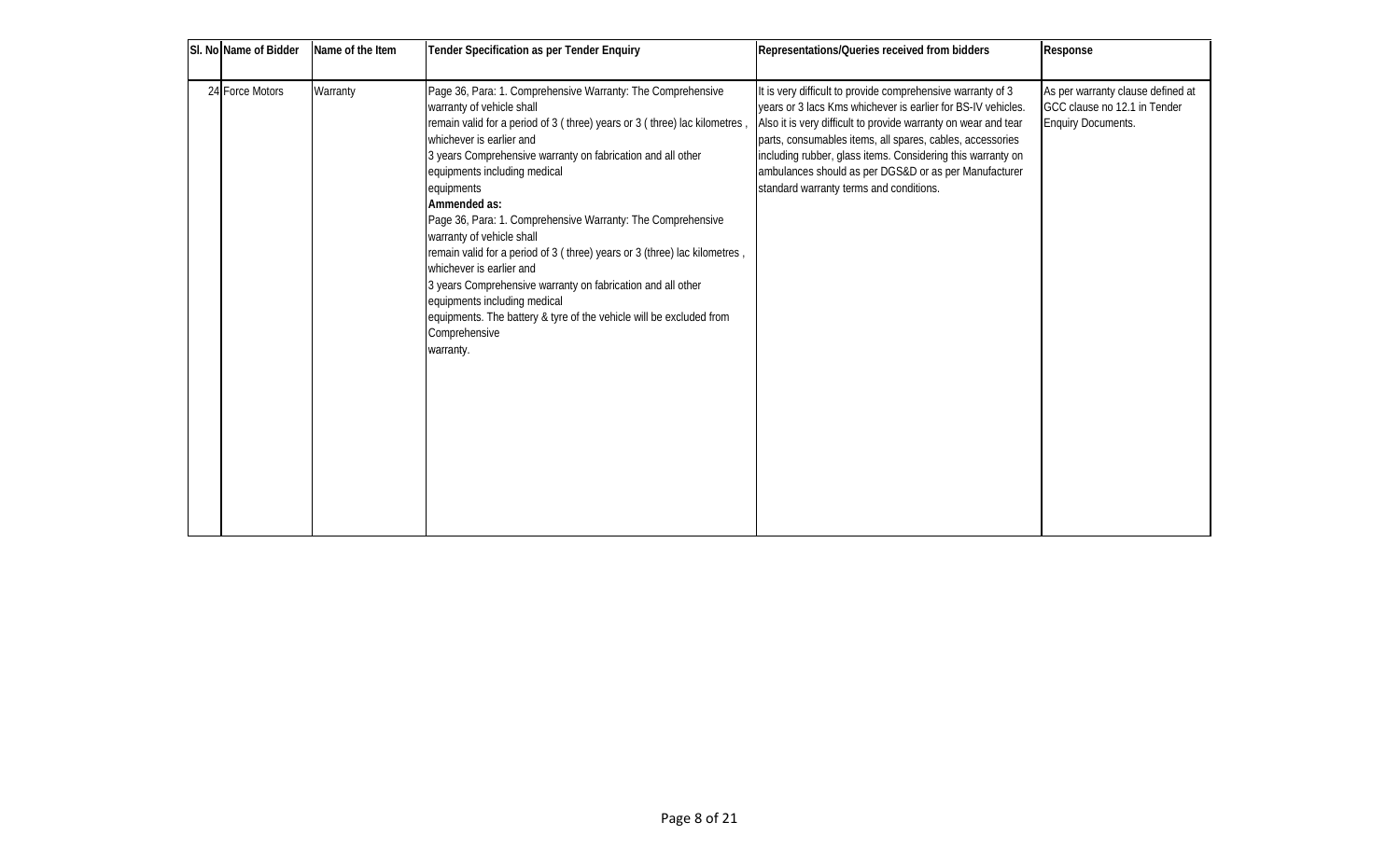| SI. No Name of Bidder | Name of the Item                                             | <b>Tender Specification as per Tender Enquiry</b>                                                                                                                                                                                                                                                                                                                                                                                                                                                                                                                                                                                                                                                                                                                                                                                                                                                       | Representations/Queries received from bidders                                                                                                                                                                                                                                                                                                                                  | Response                                                                                                                                                                                                                                                                                                                                                                                                                                                                   |
|-----------------------|--------------------------------------------------------------|---------------------------------------------------------------------------------------------------------------------------------------------------------------------------------------------------------------------------------------------------------------------------------------------------------------------------------------------------------------------------------------------------------------------------------------------------------------------------------------------------------------------------------------------------------------------------------------------------------------------------------------------------------------------------------------------------------------------------------------------------------------------------------------------------------------------------------------------------------------------------------------------------------|--------------------------------------------------------------------------------------------------------------------------------------------------------------------------------------------------------------------------------------------------------------------------------------------------------------------------------------------------------------------------------|----------------------------------------------------------------------------------------------------------------------------------------------------------------------------------------------------------------------------------------------------------------------------------------------------------------------------------------------------------------------------------------------------------------------------------------------------------------------------|
| 25 Force Motors       | After Sales Service                                          | Page 36, Para: 2. After Sales Service:<br>After sales service centre should be available at the city of New Delhi<br>on 24 (hrs) $X7$ (days) $X$<br>365 (days) basis. Complaints should be attended properly, maximum<br>within 8 hrs. The service<br>should be provided directly by Tenderer. Undertaking by the Principals<br>that the spares for the<br>equipment shall be available for at least 10 years from the date of<br>supply.<br>Page 36, Para: 2. After Sales Service:<br>After sales service centre should be available at the city of New Delhi<br>on 24 (hrs) $X7$ (days) $X$<br>365 (days) basis. Complaints should be attended properly, maximum<br>within three (03) working<br>hrs. The service should be provided directly by Tenderer. Undertaking<br>by the Principals that the<br>spares for the equipment shall be available for at least 10 years from<br>the date of supply. | Kindly waive of following clause: - Page No. 26, 12.4<br>Upon receipt of such notice, the supplier shall, within 8 hours<br>on a 24(hrs) X 7 (days) X 365 (days) basis respond to take<br>action to repair or replace the defective goods or parts<br>thereof, free of cost, at the ultimate destination. Repairing/<br>rectification of all vehicles should be at Dealership. | In case the vehicle is mobile, it may<br>be taken at the local service dealer<br>and in case it is immobile it may be<br>towed to the local service dealer at<br>the cost of bidder, within 3 working<br>hours as per dause 12.4 of GCC.<br>For Medical Equipment, bidder has<br>to acknowledge the problem in 3<br>working hours and has to attend the<br>problem in 8 working hours.<br>All complaints will be lodged by<br>nodal officer appointed by the<br>consignee. |
| 26 Force Motors       | <b>Uptime Warranty</b>                                       | Page 26: Page 36, Para: 4.6. There will be 98% uptime warranty during<br>CMC period on 24 (hrs) X7<br>(days) X 365 (days) basis, with penalty, to extend CMC period by<br>double the downtime period.<br>Ammended as:<br>Page 36, Para: 4.6. There will be 95% uptime warranty during CMC<br>period as specified in GCC<br>dause 12.10. Time for scheduled maintenance shall be excluded for<br>computation of uptime<br>warranty. Failure to meet uptime shall render supplier liable for penalty<br>@0.01% per day<br>of the total cost of the contract.                                                                                                                                                                                                                                                                                                                                              | Kindly waive of following clause: - Page No. 26, 12.10<br>Uptime Warranty: During the warranty period, bidder shall<br>maintain 95% uptime of the ambulance calculated on annual<br>basis. Failure to meet uptime shall render supplier liable for<br>penalty @ 0.01% per day of the total cost of the contract.                                                               | In case of exceptional<br>circumstances, like accident,<br>damage by crowd, etc. the bidder<br>may seek exempting downtime<br>calculation which may be at the<br>discretion of the Director, CATS                                                                                                                                                                                                                                                                          |
| 27 Force Motors       | CMC (Comprehensive<br><b>Annual Maintenance</b><br>Contract) | Page 36: The Tenderer shall provide five year Comprehensive Annual<br>Maintenance Contract after the completion of comprehensive warranty<br>period on Complete Fabrication work and all equipments mentioned in<br>the Technical Specification in Section-V of the tender documents excep<br>vehicle.                                                                                                                                                                                                                                                                                                                                                                                                                                                                                                                                                                                                  | Kindly waive of following clause: - Page No. 36, 4<br>The Tenderer shall provide five year Comprehensive Annual<br>Maintenance Contract after the completion of comprehensive<br>warranty period on Complete Fabrication work and all<br>equipments.                                                                                                                           | No Change considered                                                                                                                                                                                                                                                                                                                                                                                                                                                       |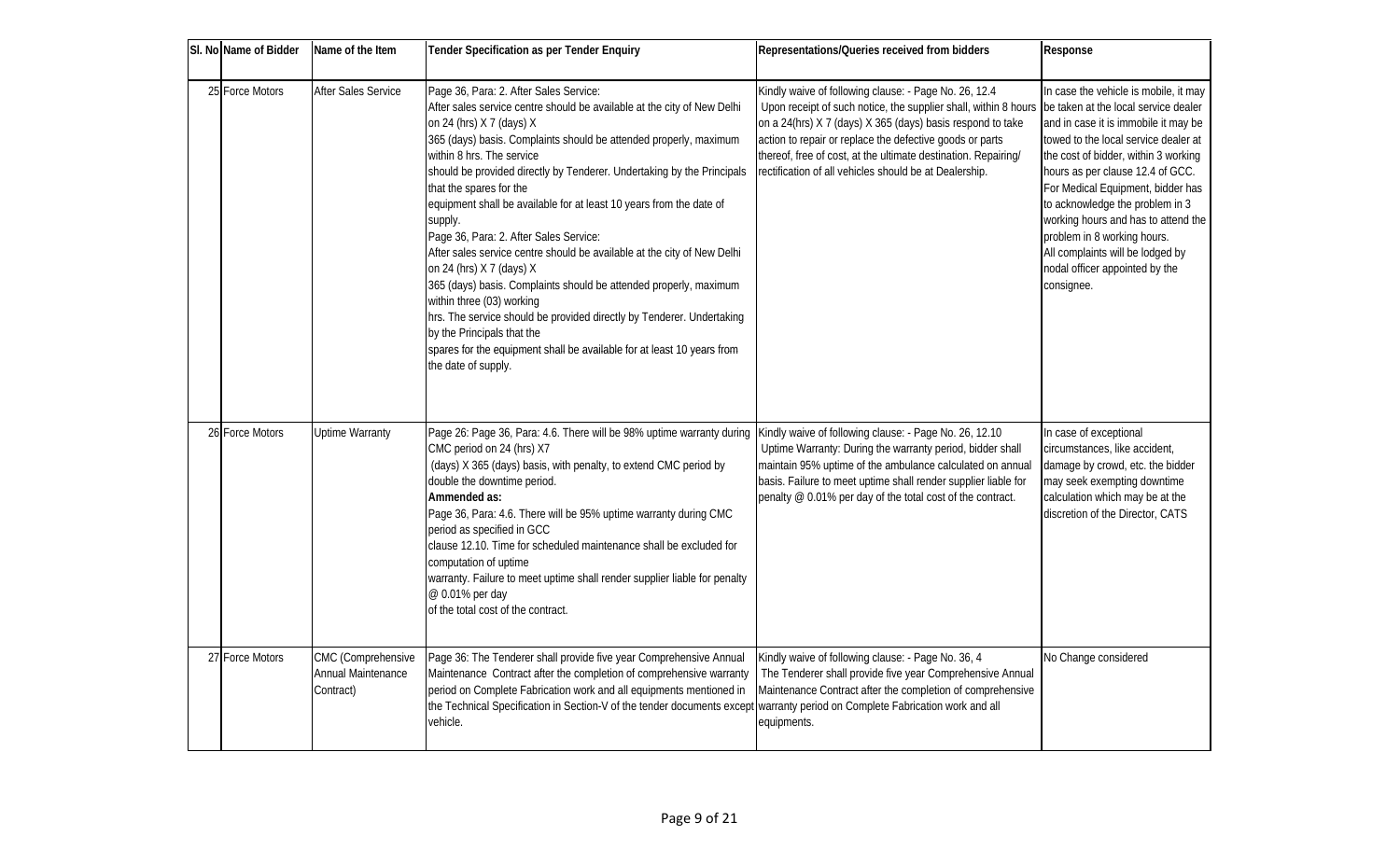| SI. No Name of Bidder | Name of the Item | <b>Tender Specification as per Tender Enquiry</b>                                                                                                                                                                   | Representations/Queries received from bidders                                                                                                                                                                                | <b>Response</b>      |
|-----------------------|------------------|---------------------------------------------------------------------------------------------------------------------------------------------------------------------------------------------------------------------|------------------------------------------------------------------------------------------------------------------------------------------------------------------------------------------------------------------------------|----------------------|
| 28 Tata Motors        | Warranty         | Page 36: The Comprehensive warranty of vehicle shall remain valid for<br>a period of 3 (three) years or 3 (three) lac kilometres, whichever is<br>earlier and 3 years Comprehensive warranty on fabrication and all | For Vehicles - Request to pls amend to Warranty from<br>comprehensive warranty                                                                                                                                               | No change considered |
|                       |                  | other equipments including medical equipments                                                                                                                                                                       | Reasoning/justification                                                                                                                                                                                                      |                      |
|                       |                  | Amended as<br>Comprehensive Warranty: The Comprehensive warranty of vehicle shall The Industry goes by the terminology warranty                                                                                     |                                                                                                                                                                                                                              |                      |
|                       |                  | remain valid for a period of 3 (three) years or 3 (three) lac kilometres,<br>whichever is earlier and 3 years Comprehensive warranty on fabrication   covered under warranty                                        | There are items covered under warranty and items not                                                                                                                                                                         |                      |
|                       |                  | and all other equipments including medical equipments. The battery &<br>tyre of the vehicle will be excluded from Comprehensive warranty.                                                                           | A SEPARATE LIST of items not covered under warranty<br>should be sought from tenderers                                                                                                                                       |                      |
|                       |                  |                                                                                                                                                                                                                     | Pls note that even the Insurance companies that<br>predominantly central Govt organizations - do not cover<br>100% of the vehicles under Insurance                                                                           |                      |
|                       |                  |                                                                                                                                                                                                                     | The Purchaser may request the shortlisted parties to indude                                                                                                                                                                  |                      |
|                       |                  |                                                                                                                                                                                                                     | additional items to be covered under warranty or AMC as the<br>case may be based on competing bids under the quoted<br>rates. This will make the process of warranty/AMC<br>transparent and Fair without affecting the price |                      |
|                       |                  |                                                                                                                                                                                                                     |                                                                                                                                                                                                                              |                      |
|                       |                  |                                                                                                                                                                                                                     |                                                                                                                                                                                                                              |                      |
|                       |                  |                                                                                                                                                                                                                     |                                                                                                                                                                                                                              |                      |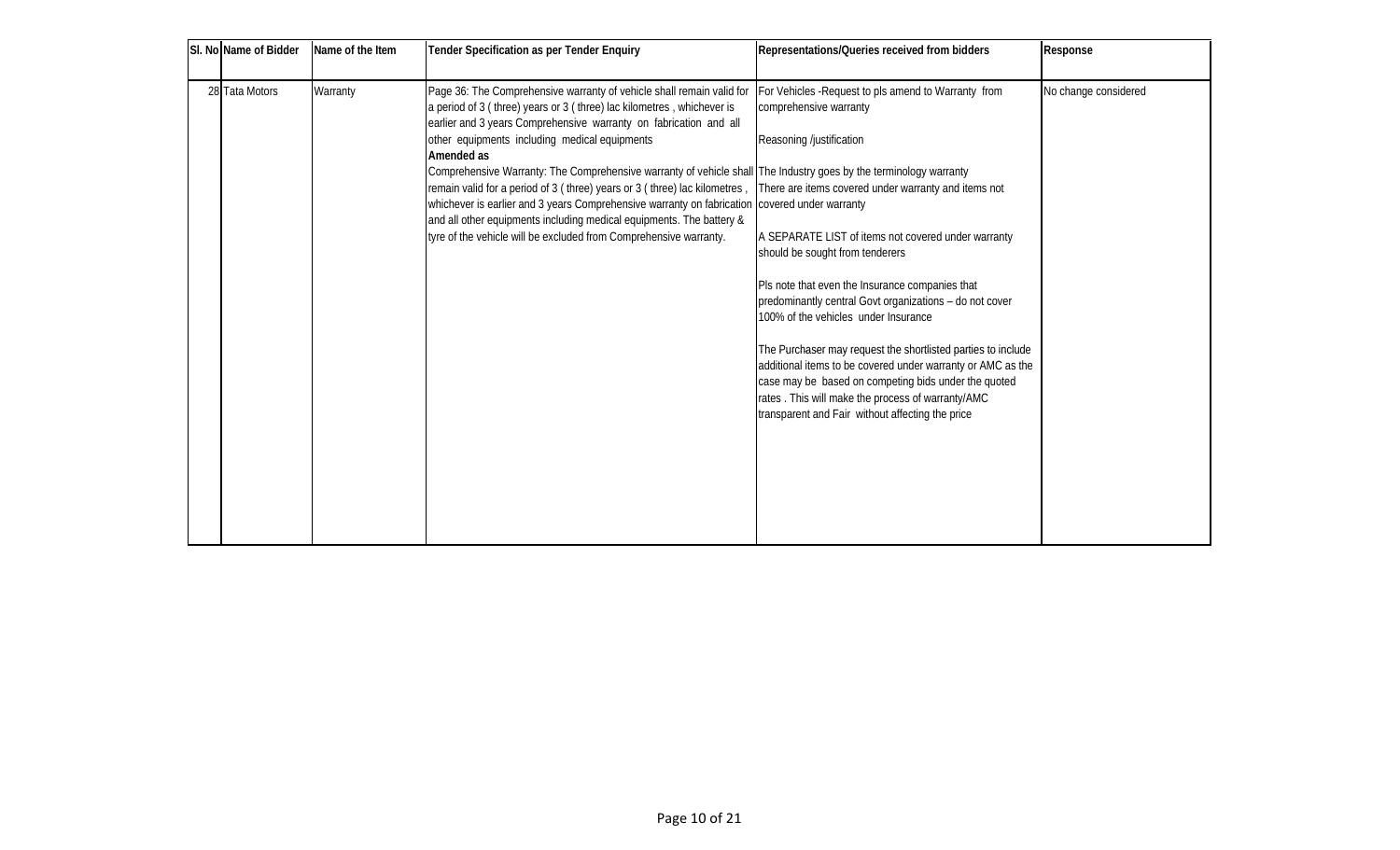| SI. No Name of Bidder | Name of the Item                                             | <b>Tender Specification as per Tender Enquiry</b>                                                                                                                                                                                                                                                                                                                                                                                                                                                                                                                                                                                                                                                                                                                                                                                                                                       | Representations/Queries received from bidders                                                                                                                                                                                                                                                                                                                                                                  | Response                                                                                                                                                                                                                                                                                                                                                                                                                                                                                                                                                                                                                                                        |
|-----------------------|--------------------------------------------------------------|-----------------------------------------------------------------------------------------------------------------------------------------------------------------------------------------------------------------------------------------------------------------------------------------------------------------------------------------------------------------------------------------------------------------------------------------------------------------------------------------------------------------------------------------------------------------------------------------------------------------------------------------------------------------------------------------------------------------------------------------------------------------------------------------------------------------------------------------------------------------------------------------|----------------------------------------------------------------------------------------------------------------------------------------------------------------------------------------------------------------------------------------------------------------------------------------------------------------------------------------------------------------------------------------------------------------|-----------------------------------------------------------------------------------------------------------------------------------------------------------------------------------------------------------------------------------------------------------------------------------------------------------------------------------------------------------------------------------------------------------------------------------------------------------------------------------------------------------------------------------------------------------------------------------------------------------------------------------------------------------------|
| 29 Tata Motors        | After Sales Service:                                         | Page 36: After Sales Service:<br>After sales service centre should be available at the city of New Delhi<br>on 24 (hrs) X 7 (days) X 365 (days) basis. Complaints should be<br>attended properly, maximum within 8 hrs. The service should be<br>provided directly by Tenderer. Undertaking by the Principals that the<br>spares for the equipment shall be available for at least 10 years from<br>the date of supply.<br>Amended as<br>Page 36, Para: 2. After Sales Service: After sales service centre should<br>be available at the city of New Delhi on 24 (hrs) X 7 (days) X 365 (days)<br>basis. Complaints should be attended properly, maximum within three<br>(03) working hrs. The service should be provided directly by Tenderer.<br>Undertaking by the Principals that the spares for the equipment shall be<br>available for at least 10 years from the date of supply. | Pls clarify here that when it is indicated that the tenderer<br>should provide the service directly - that service centre that<br>the vehicles reports or the regular service network as the<br>case may be will provide such service<br>Pls exempt accident cases from this /other service /warranty<br>related clauses. This clarification is required in the tender<br>document to avoid ambiguity later on | In case the vehicle is mobile, it may be<br>taken at the local service dealer and in<br>case it is immobile it may be towed to<br>the local service dealer at the cost of<br>bidder, within 3 working hours as per<br>clause 12.4 of GCC.<br>For Medical Equipment, bidder has to<br>acknowledge the problem in 3 working<br>hours and has to attend the problem in<br>8 working hours.<br>All complains will be lodged by nodal<br>officer of the consignee.<br>In case of exceptional circumstances,<br>like accident, damage by crowd, etc.<br>the bidder may seek exempting<br>downtime calculation which may be at<br>the discretion of the Director, CATS |
| 30 Tata Motors        | CMC (Comprehensive<br><b>Annual Maintenance</b><br>Contract) | Page 36: The Tenderer shall provide five year Comprehensive Annual<br>Maintenance Contract after the completion of comprehensive<br>warranty period on Complete Fabrication work and all equipments<br>mentioned in the Technical Specification in Section-V of the tender<br>documents except vehicle.                                                                                                                                                                                                                                                                                                                                                                                                                                                                                                                                                                                 | Pls delete the word comprehensive /amend to AMC<br>Also amend to indicate<br>AMC will be applicable from date Invoicing or maximum 15<br>days from date of Delivery                                                                                                                                                                                                                                            | No change considered                                                                                                                                                                                                                                                                                                                                                                                                                                                                                                                                                                                                                                            |
| 31 Tata Motors        | CMC (Comprehensive<br><b>Annual Maintenance</b><br>Contract) | Page 36: The payment of CMC will be made on six monthly basis<br>after satisfactory completion of said period, duly certified by end user<br>on receipt of bank guarantee for 10 % of the annual CMC value as per<br>contract in the prescribed format given in Section XIII valid till 2 months<br>after expiry of entire CMC period                                                                                                                                                                                                                                                                                                                                                                                                                                                                                                                                                   | Pls delete this clause.                                                                                                                                                                                                                                                                                                                                                                                        | No change considered                                                                                                                                                                                                                                                                                                                                                                                                                                                                                                                                                                                                                                            |
| 32 Tata Motors        | CMC (Comprehensive<br><b>Annual Maintenance</b><br>Contract) | Page 36: There will be 98% uptime warranty during CMC period on 24<br>(hrs) X7 (days) X365 (days) basis, with penalty, to extend CMC period<br>by double the downtime period.<br>Amended as:<br>Page 36, Para: 4.6. There will be 95% uptime warranty during CMC<br>period as specified in GCC dause 12.10. Time for scheduled<br>maintenance shall be excluded for computation of uptime warranty.<br>Failure to meet uptime shall render supplier liable for penalty @ 0.01%<br>per day of the total cost of the contract.                                                                                                                                                                                                                                                                                                                                                            | Pls put a ceiling on the penalty as 0.01% per day<br>Of the total cost of the AMC contract subject to maximum<br>10% of the AMC contract value<br>Pls also amend to indicate that such penalty will be applicable<br>on vehicles under AMC only                                                                                                                                                                | No change considered                                                                                                                                                                                                                                                                                                                                                                                                                                                                                                                                                                                                                                            |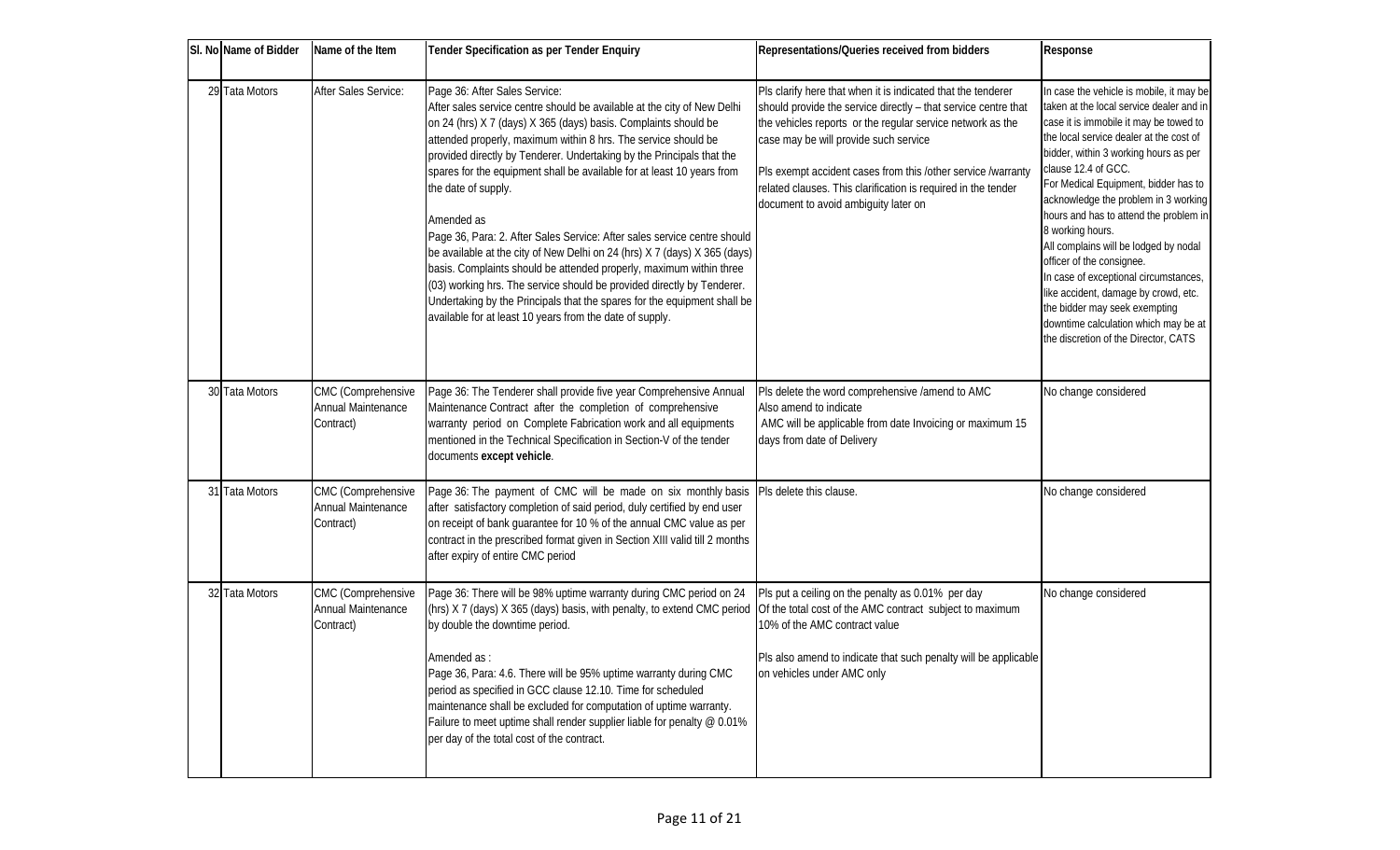| SI. No Name of Bidder | Name of the Item                                             | <b>Tender Specification as per Tender Enquiry</b>                                                                                                                                                                                                                                                                                                                                                                                                                                                                                                         | Representations/Queries received from bidders                                                                                                                                                                                                    | Response                                                                                                                                                                                                                                                         |
|-----------------------|--------------------------------------------------------------|-----------------------------------------------------------------------------------------------------------------------------------------------------------------------------------------------------------------------------------------------------------------------------------------------------------------------------------------------------------------------------------------------------------------------------------------------------------------------------------------------------------------------------------------------------------|--------------------------------------------------------------------------------------------------------------------------------------------------------------------------------------------------------------------------------------------------|------------------------------------------------------------------------------------------------------------------------------------------------------------------------------------------------------------------------------------------------------------------|
| 33 Tata Motors        | CMC (Comprehensive<br><b>Annual Maintenance</b><br>Contract) | Page 36: All software updates should be provided free of cost during<br>CMC.                                                                                                                                                                                                                                                                                                                                                                                                                                                                              | Pls add the words - if /as applicable                                                                                                                                                                                                            | No change considered                                                                                                                                                                                                                                             |
| 34 Tata Motors        | CMC (Comprehensive<br>Annual Maintenance<br>Contract)        | Page 37: Failure of the above [4.6 to 4.7)] by the supplier, may lead to<br>the forfeiture of the Bank Guarantee for Annual CMC.                                                                                                                                                                                                                                                                                                                                                                                                                          | Pls delete this clause                                                                                                                                                                                                                           | No change considered                                                                                                                                                                                                                                             |
| 35 Tata Motors        | General Vehicular                                            | Page 38: The design of the vehicle and the specified equipment shall<br>Design and Floor Plans   permit accessibility for servicing / replacement and adjustment of<br>components / parts and accessories, with minimum disturbance to other<br>components and systems. Also, the bidder shall ensure that sufficient<br>reinforcement is provided to protect the components, assemblies,<br>pipelines, tubing, wirings, etc which are susceptible to damage /<br>hazards encountered during on-road, off-road, cross-country operations<br>of ambulance. | Pls delete the words off road/cross country operations                                                                                                                                                                                           | Request considered for changes<br>please see amendments                                                                                                                                                                                                          |
| 36 Tata Motors        | <b>Quality Assessment</b><br>and Inspection                  | Page 49: The complete homologated ambulance with all equipments<br>and fitments loaded should fully comply with all requirements of CMVR<br>(as per the latest amended applicable on the date of submission to the<br>test agency). A certificate in this regard from any of the testing agencies evaluation<br>specified in CMVR, 1989 should be furnished at the time of final<br>prototype inspection. (The bidder shall bear all costs related to CMVR<br>certification of the complete prototype ambulance.)                                         | The purchaser is requested to give us contact details of<br>people who the agency such as ARAI which they intend to<br>appoint / intend to accept as authorized agency for such<br>And also if possible the estimated cost of such certification | It has already been darified &<br>response uploaded in website in 1st<br>Prebid Response in sl no 15 as<br>reproduce below.-<br>"The information of the certified<br>testing agencies are specified in<br>CM/R, 1989. For details log on to<br>www.morth.nic.in" |
| 37 Tata Motors        | Suspension                                                   | Page 41: The suspension should be suitably reinforced if required to<br>provide adequate ride comfort for the occupants.                                                                                                                                                                                                                                                                                                                                                                                                                                  | Pls add the words: Not applicable to Monocoque vehicles                                                                                                                                                                                          | "If required" has already<br>mentioned. Hence, no change.                                                                                                                                                                                                        |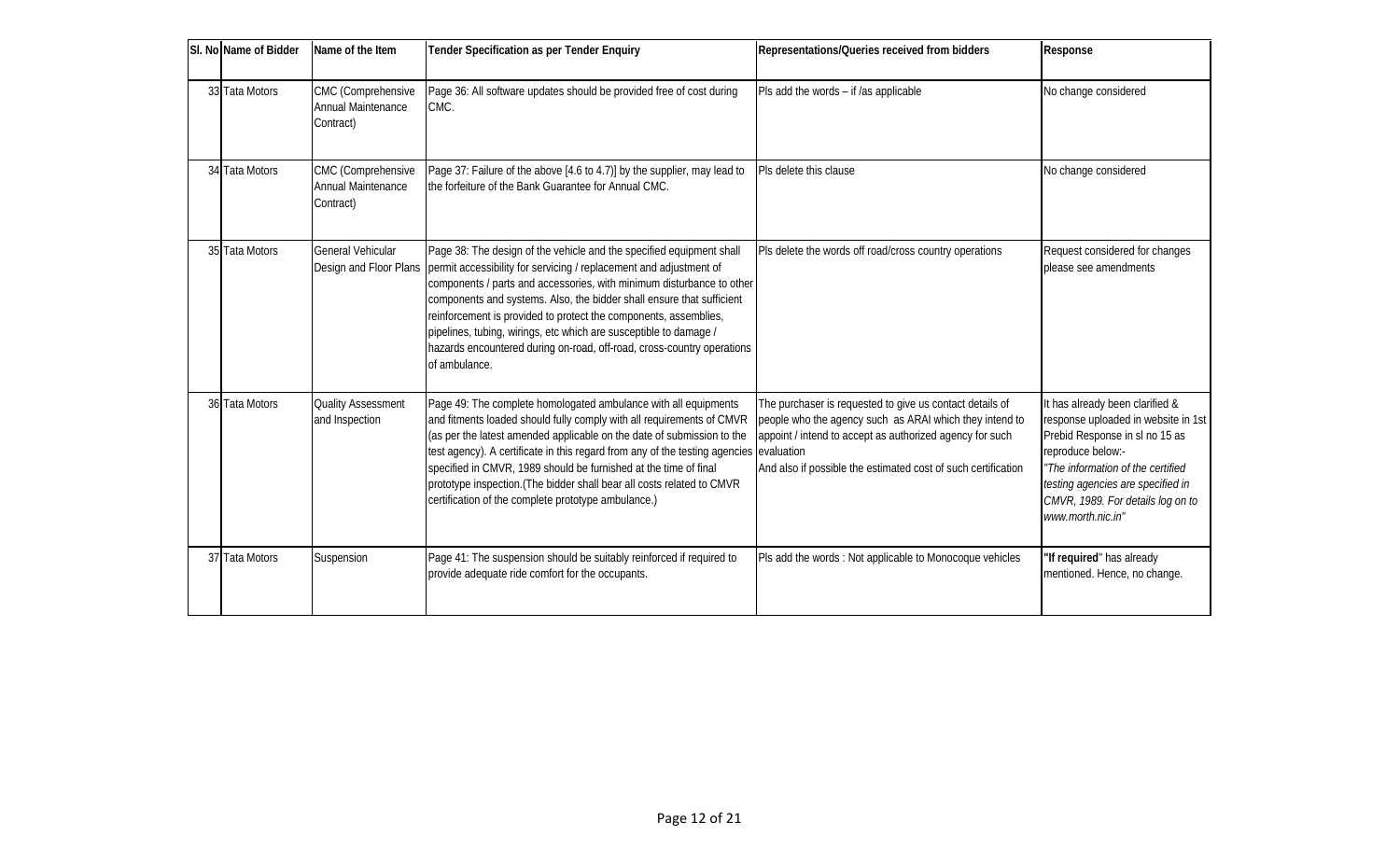| SI. No Name of Bidder | Name of the Item                 | <b>Tender Specification as per Tender Enquiry</b>                                                                                                                                                                                                                                                                                                                                                                                                                                                                                                                                                                     | Representations/Queries received from bidders                                                                                                                     | Response                                                                              |
|-----------------------|----------------------------------|-----------------------------------------------------------------------------------------------------------------------------------------------------------------------------------------------------------------------------------------------------------------------------------------------------------------------------------------------------------------------------------------------------------------------------------------------------------------------------------------------------------------------------------------------------------------------------------------------------------------------|-------------------------------------------------------------------------------------------------------------------------------------------------------------------|---------------------------------------------------------------------------------------|
| 38 Tata Motors        | Wireless & GPS<br><b>System:</b> | Page 41: Suitable provision to be made for fitment of wireless and GPS   PIs amend to as:<br>equipment on all the vehicles including electrical requirements. The<br>purchaser will provide the wireless and GPS instruments to be mounted The purchaser will provide sample copy of the wireless and<br>on the prototype.<br>Amendment:<br>Physical Dimension & Electrical requirement of GPS System: -<br>Dimensions (H x W x D): 60 mm x 185 mm x 175mm, Weight -1.5Kg,<br>voltage range -108 to 15.6 V DC, Current consumptions -Idle/Rx/TX -0.6<br>/1/1.3, Multi slot PD (4 slot) -3A, using USB host -adds 0.5A | GPS instruments to be mounted on the prototype - prior to<br>the fabrication of the prototype to enable smooth integration of<br>the fitment of these items       | A sample will be provided to the<br>Successful bidder whenever<br>required.           |
| 39 Tata Motors        | <b>Body Structure</b>            | Page 41: In ambulances built on OEM Chassis, the body structure of<br>the patient compartment shall be either made of Sandwich Panel<br>Elements or shall be built to meet the specifications prescribed in<br>AIS:052.<br>Amendment: Page 41: In ambulances built on OEM Chassis, the<br>body structure of the patient compartment shall be built to meet the<br>specifications prescribed in AIS:052                                                                                                                                                                                                                | Pls add the words This clause is not applicable to<br>Monocoque vehicles                                                                                          | Already mentioned built on OEM<br>Chassis only. Hence, no change.                     |
| 40 Tata Motors        | Patient Compartment              | Page 43: A foldable seat for the Doctor/Paramedic should be installed<br>facing towards the rear of the patient compartment & it should be near<br>to the primary patient's head for easy accessibility. This seat should<br>have adequate restrains for the passenger and should be fitted with<br>foldable arm rests. This seat must be AIS: 023 compliant.                                                                                                                                                                                                                                                         | Pls delete The clause<br>"This seat must be AIS: 023 compliant<br>Reason/justification<br>Foldable/rear facing seats are excluded from the Purview of<br>AIS 023. | Request considered for changes<br>please see amendments                               |
| 41 Tata Motors        | Noise                            | Page 45: The ambulance should be designed and assembled of its<br>aggregates and components so as to meet the noise level requirements tested as per the above mentioned standard<br>in dB (A) scale, as per IS 3028-1998. Necessarily, the noise levels in<br>the patient compartment measured at six different locations [ patient<br>ear, rear side of interior of ambulance, front side of interior of patient<br>compartment, on left and right side of patient cabin - with reference to<br>centreline of the cabin ] should not exceed 80 dB(A)                                                                | PLS amend to interior noise shall not exceed 90 dBA when                                                                                                          | Request considered. Noise testing<br>of patient compartment will be as<br>per AIS 020 |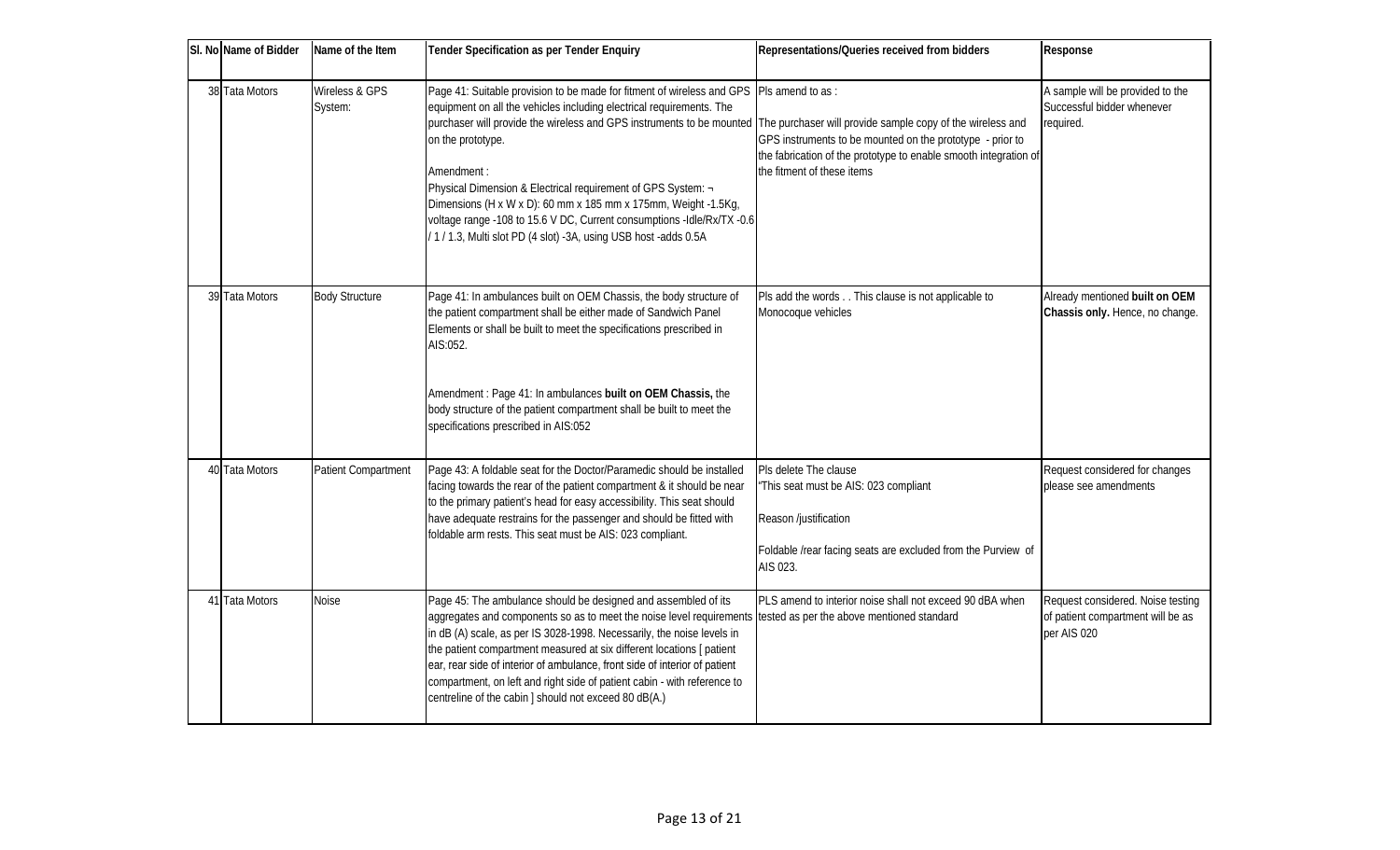| SI. No Name of Bidder | Name of the Item                            | Tender Specification as per Tender Enquiry                                                                                             | Representations/Queries received from bidders                                                                                                                                                                                                     | Response                                                |
|-----------------------|---------------------------------------------|----------------------------------------------------------------------------------------------------------------------------------------|---------------------------------------------------------------------------------------------------------------------------------------------------------------------------------------------------------------------------------------------------|---------------------------------------------------------|
| 42 Tata Motors        | Siren                                       | Page 45: A high quality electronic siren & Public Addressing System<br>shall be provided in accordance with that detailed in AIS: 125. | Pls delete Clause AIS 125<br>Reason/justification<br>AIS 125 is not notified under CMVR                                                                                                                                                           | Request considered for changes<br>please see amendments |
| 43 Tata Motors        | <b>Quality Assessment</b><br>and Inspection | Page 49: Preliminary Prototype Inspection:                                                                                             | Pls amend this clause to read as<br>This shall be done at the work unit where the ambulance is<br>manufactured --- Or at the work premises of the at the<br>authorized body builder selected by the OEM for the purpose<br>of bidding this tender | It will be based on Supplier's<br>request.              |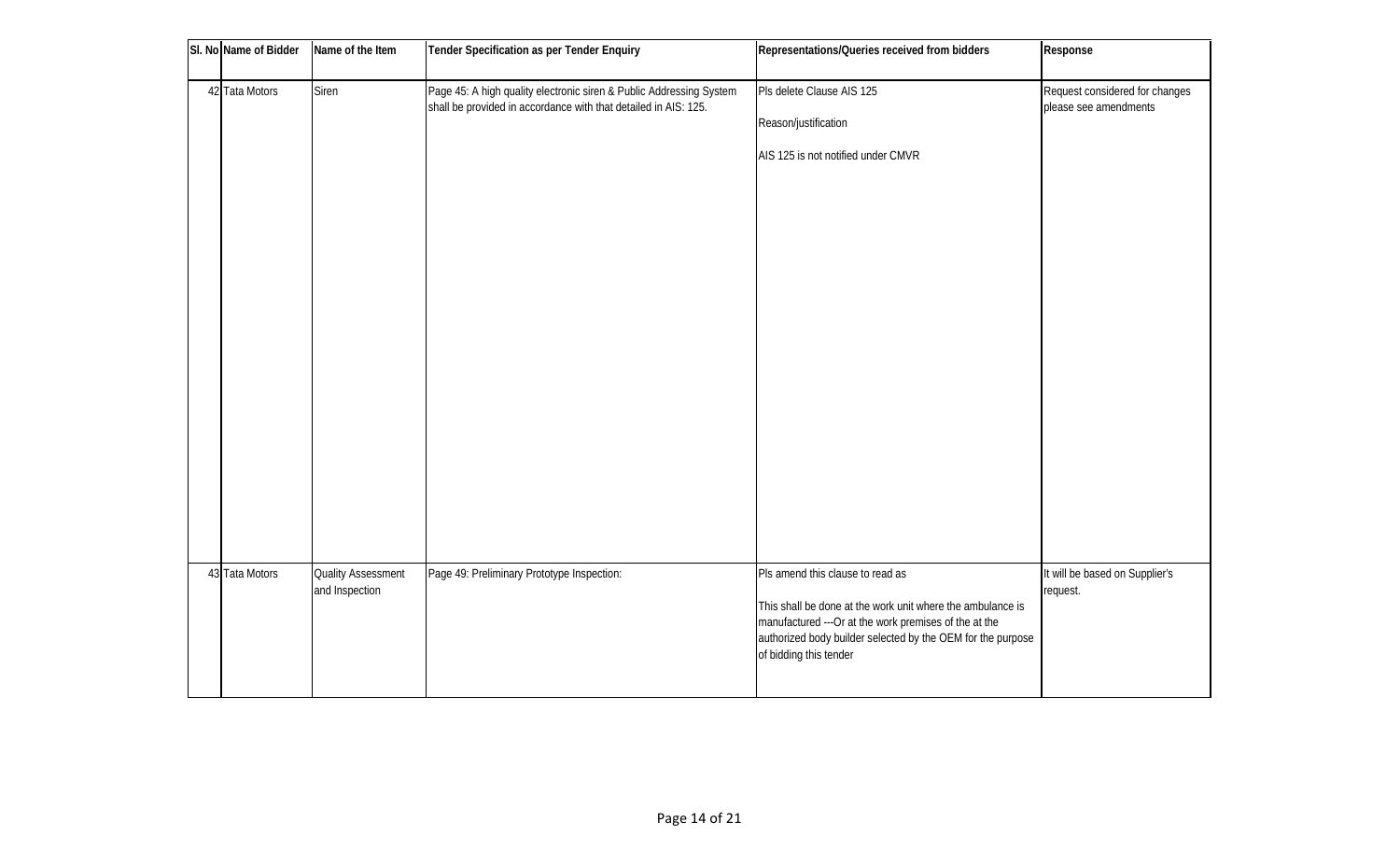| SI. No Name of Bidder | Name of the Item                            | <b>Tender Specification as per Tender Enquiry</b>                                                                                                                                                                                                                                                                                                                                                                                           | Representations/Queries received from bidders                                                                                                                                                                                                                                                                                                                                                                                           | Response                                                |
|-----------------------|---------------------------------------------|---------------------------------------------------------------------------------------------------------------------------------------------------------------------------------------------------------------------------------------------------------------------------------------------------------------------------------------------------------------------------------------------------------------------------------------------|-----------------------------------------------------------------------------------------------------------------------------------------------------------------------------------------------------------------------------------------------------------------------------------------------------------------------------------------------------------------------------------------------------------------------------------------|---------------------------------------------------------|
| 44 Tata Motors        | <b>Quality Assessment</b><br>and Inspection | Page 49: The tenderer has to take written approval of the final prototype PIs armed to indude the words<br>approved from the purchaser before going for serial production of<br>ambulances. This final approved prototype shall be retained till the end<br>as a reference and will be the last ambulance to be rolled out in the<br>complete order. All supplies are to be made as per the prototype finally<br>approved by the purchaser. | as:<br>without prejudice to the purchaser -If the party quoting the<br>tender so desires they may be allowed to take possession<br>/custody of the prototype post completion of the supply of the<br>ordered quantity so long as the tendered quanity of<br>ambulances are supplied conforming to the prototype.                                                                                                                        | Request considered for changes<br>please see amendments |
| 45 Tata Motors        | & BLS AMBULANCE                             | EQUIPMENT FOR ALS Page 50: EQUIPMENT FOR ALS & BLS AMBULANCE                                                                                                                                                                                                                                                                                                                                                                                | This shall be done at the work unit where the ambulance is<br>manufactured                                                                                                                                                                                                                                                                                                                                                              | It will be based on Supplier's<br>request.              |
| 46 Tata Motors        | Quality Control<br>Requirement              | Page 60: Quality Control Requirement                                                                                                                                                                                                                                                                                                                                                                                                        | Points s points 02 onwards - details need not be furnished<br>Reason/justification<br>Some of the data required to be furnished such as quality<br>control arrangement details - is confidential in nature for<br>OEMS and is a trade secret which cannot be shared<br>Also the extent of what constitutes I details is debatable in this<br>case<br>Further the order 100 Nos is quantity is minor for OE<br>Manufacturers such as TML | Request considered for changes<br>please see amendments |
| 47 Tata Motors        |                                             | Page 18: AWARD OF CONTRACT                                                                                                                                                                                                                                                                                                                                                                                                                  | What will be Share of Business for L1.                                                                                                                                                                                                                                                                                                                                                                                                  | Entire quantity shall be awarded to<br>L-1 bidder.      |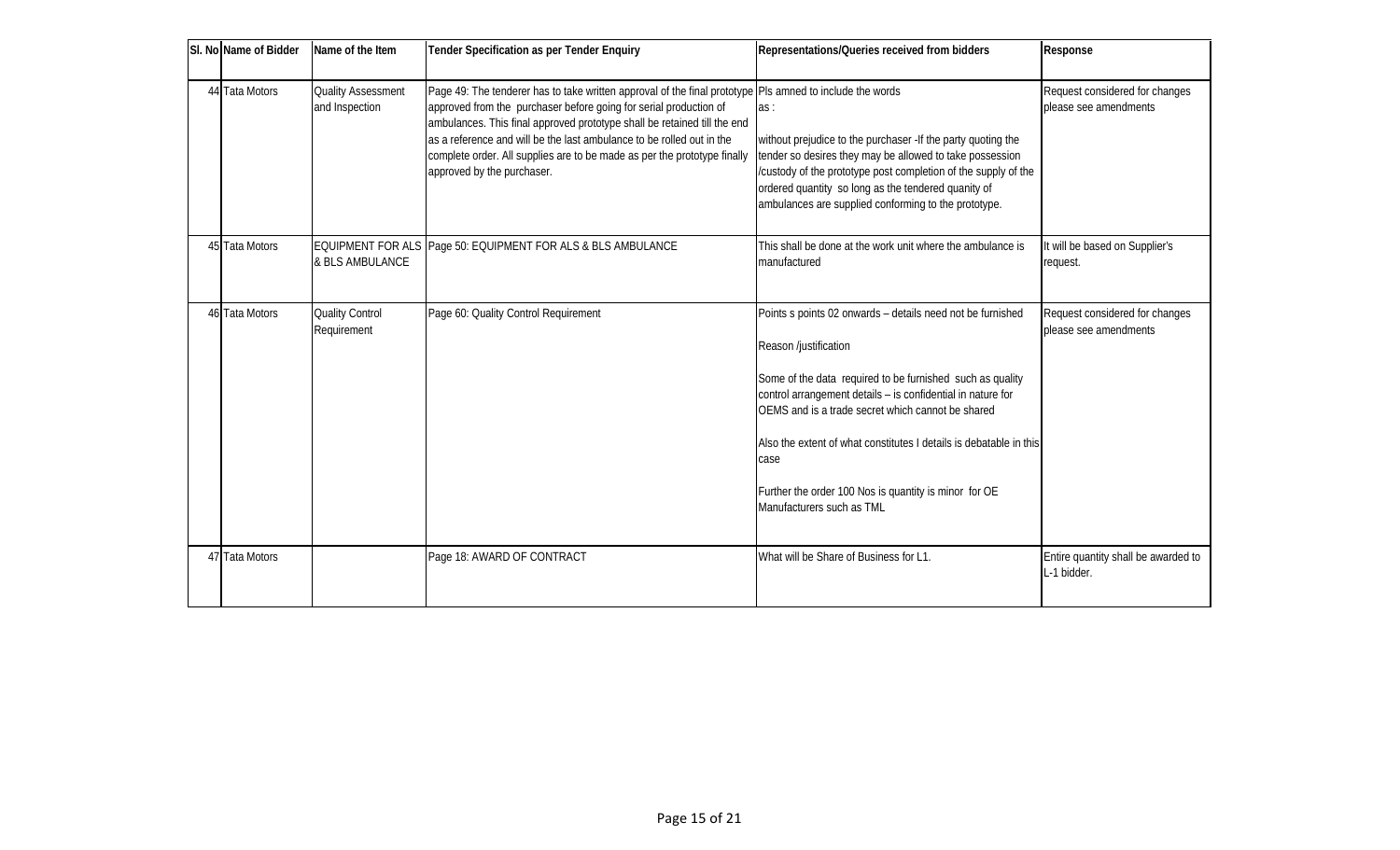| SI. No Name of Bidder | Name of the Item | <b>Tender Specification as per Tender Enquiry</b> | Representations/Queries received from bidders                                                                          | Response |
|-----------------------|------------------|---------------------------------------------------|------------------------------------------------------------------------------------------------------------------------|----------|
| 48 Tata Motors        | Warranty         | Page 36: Comprehensive Warranty                   | TML Comprehensive warranty will be for vehicle only 3 Lakh   No change considered<br>KM or 3 year whichever is earlier |          |
|                       |                  |                                                   | AMC will be only for fabrication and equipments supplied.                                                              |          |
|                       |                  |                                                   |                                                                                                                        |          |
|                       |                  |                                                   |                                                                                                                        |          |
|                       |                  |                                                   |                                                                                                                        |          |
|                       |                  |                                                   |                                                                                                                        |          |
|                       |                  |                                                   |                                                                                                                        |          |
|                       |                  |                                                   |                                                                                                                        |          |
|                       |                  |                                                   |                                                                                                                        |          |
|                       |                  |                                                   |                                                                                                                        |          |
|                       |                  |                                                   |                                                                                                                        |          |
|                       |                  |                                                   |                                                                                                                        |          |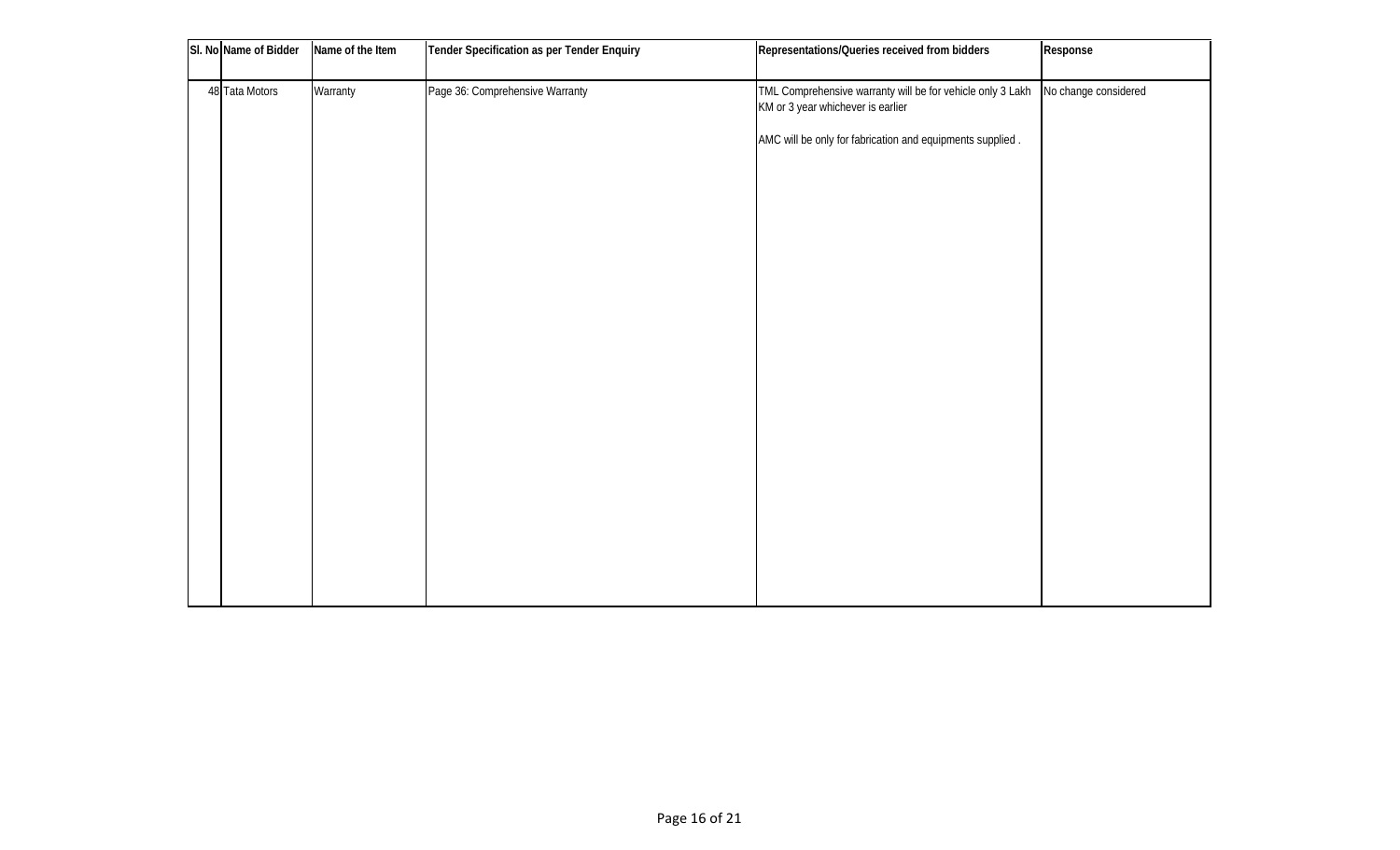| SI. No Name of Bidder | Name of the Item           | <b>Tender Specification as per Tender Enquiry</b>                                                                                                                                                                                                                                                                                                                                                                                                                                                                                                                                                                                                                                                                                                                                                                                                                                       | Representations/Queries received from bidders                                                                                                                 | Response                                                                                                                                                                                                                                                                                                                                                                                                                                                                                                                                                                                                                  |
|-----------------------|----------------------------|-----------------------------------------------------------------------------------------------------------------------------------------------------------------------------------------------------------------------------------------------------------------------------------------------------------------------------------------------------------------------------------------------------------------------------------------------------------------------------------------------------------------------------------------------------------------------------------------------------------------------------------------------------------------------------------------------------------------------------------------------------------------------------------------------------------------------------------------------------------------------------------------|---------------------------------------------------------------------------------------------------------------------------------------------------------------|---------------------------------------------------------------------------------------------------------------------------------------------------------------------------------------------------------------------------------------------------------------------------------------------------------------------------------------------------------------------------------------------------------------------------------------------------------------------------------------------------------------------------------------------------------------------------------------------------------------------------|
| 49 Tata Motors        | <b>After Sales Service</b> | Page 36: After Sales Service:<br>After sales service centre should be available at the city of New Delhi<br>on 24 (hrs) X 7 (days) X 365 (days) basis. Complaints should be<br>attended properly, maximum within 8 hrs. The service should be<br>provided directly by Tenderer. Undertaking by the Principals that the<br>spares for the equipment shall be available for at least 10 years from<br>the date of supply.<br>Amended as<br>Page 36, Para: 2. After Sales Service: After sales service centre should<br>be available at the city of New Delhi on 24 (hrs) X 7 (days) X 365 (days)<br>basis. Complaints should be attended properly, maximum within three<br>(03) working hrs. The service should be provided directly by Tenderer.<br>Undertaking by the Principals that the spares for the equipment shall be<br>available for at least 10 years from the date of supply. | Clause not acceptable,<br>Response time has to be mutually agreed between CATS and and in case it is immobile it may be<br>TML based on severity of breakdown | In case the vehicle is mobile, it may<br>be taken at the local service dealer<br>towed to the local service dealer at<br>the cost of bidder, within 3 working<br>hours as per dause 12.4 of GCC.<br>For Medical Equipment, bidder has<br>to acknowledge the problem in 3<br>working hours and has to attend the<br>problem in 8 working hours.<br>All complains will be lodged by<br>nodal officer of the consignee.<br>In case of exceptional<br>circumstances, like accident,<br>damage by crowd, etc. the bidder<br>may seek exempting downtime<br>calculation which may be at the<br>discretion of the Director, CATS |
| 50 Tata Motors        |                            | Page 26: Page 36, Para: 4.6. There will be 98% uptime warranty during<br>CMC period on 24 (hrs) X7<br>(days) X 365 (days) basis, with penalty, to extend CMC period by<br>double the downtime period.<br>Ammended as:<br>Page 36, Para: 4.6. There will be 95% uptime warranty during CMC<br>period as specified in GCC<br>dause 12.10. Time for scheduled maintenance shall be excluded for<br>computation of uptime<br>warranty. Failure to meet uptime shall render supplier liable for penalty<br>@0.01% per day<br>of the total cost of the contract.                                                                                                                                                                                                                                                                                                                              | Clause not acceptable.<br>There should not be any penalization for the uptime.<br>As there would be other factors for Uptime and needs                        | No change considered                                                                                                                                                                                                                                                                                                                                                                                                                                                                                                                                                                                                      |
| 51 Tata Motors        |                            | Page 30: Liquidated Damages                                                                                                                                                                                                                                                                                                                                                                                                                                                                                                                                                                                                                                                                                                                                                                                                                                                             | Penalty should be imposed only on the undelivered vehicles<br>not on the total value of contract.                                                             | Request considered for changes<br>please see amendments                                                                                                                                                                                                                                                                                                                                                                                                                                                                                                                                                                   |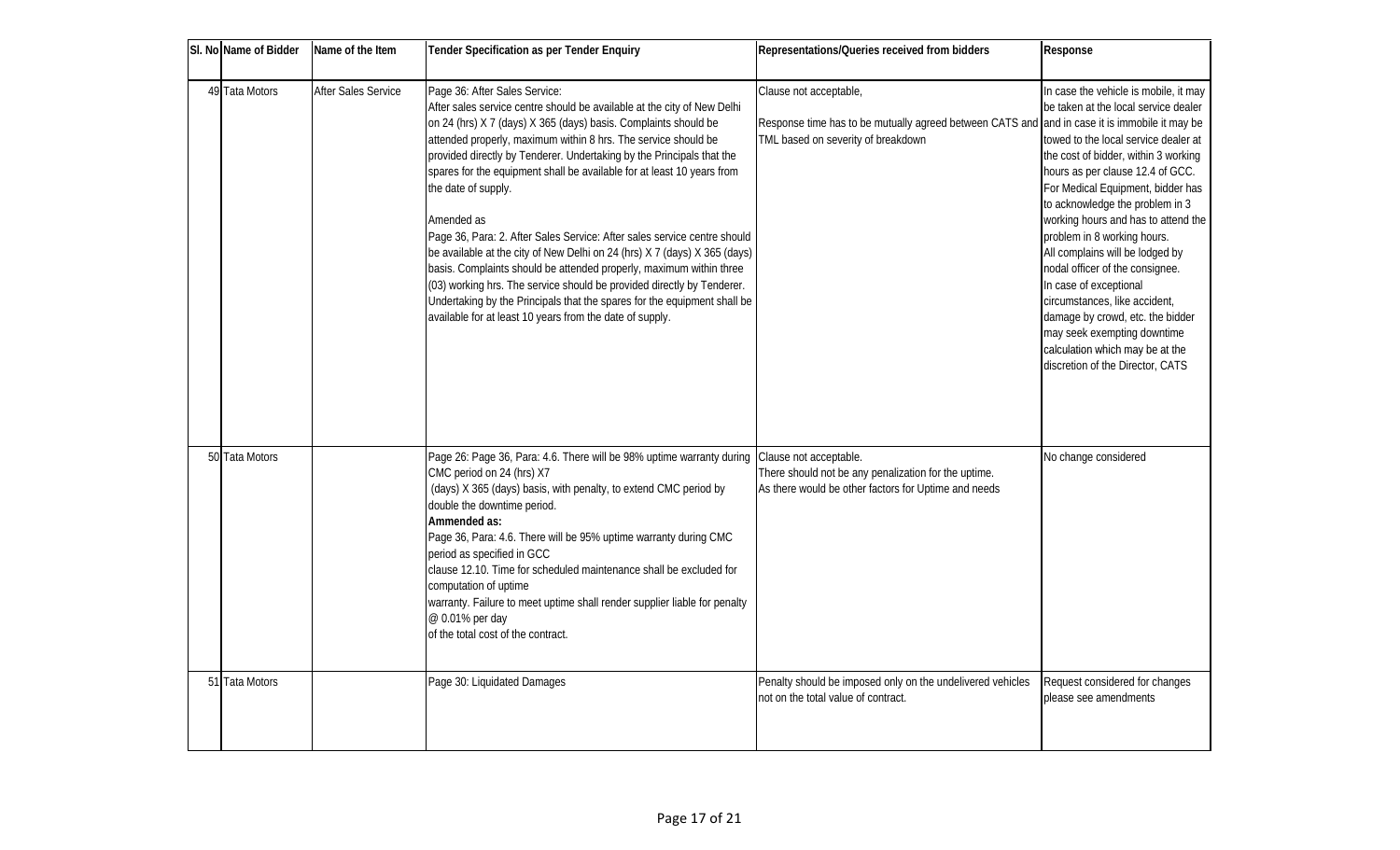| SI. No Name of Bidder | Name of the Item            | <b>Tender Specification as per Tender Enquiry</b>                                                                                                                                                                                                                                                                                                                                                                                                                                                                                                                                                                                                                                                                                   | Representations/Queries received from bidders                                                                                                                                                                                                                                                                                                                                                                                            | Response                                                                                                                                                                                            |
|-----------------------|-----------------------------|-------------------------------------------------------------------------------------------------------------------------------------------------------------------------------------------------------------------------------------------------------------------------------------------------------------------------------------------------------------------------------------------------------------------------------------------------------------------------------------------------------------------------------------------------------------------------------------------------------------------------------------------------------------------------------------------------------------------------------------|------------------------------------------------------------------------------------------------------------------------------------------------------------------------------------------------------------------------------------------------------------------------------------------------------------------------------------------------------------------------------------------------------------------------------------------|-----------------------------------------------------------------------------------------------------------------------------------------------------------------------------------------------------|
| 52 MGM Associates     |                             | Page 26:<br>12.2. The Comprehensive warranty of vehicle shall remain valid for a<br>period of 3 (three) years or 3 (three) lac kilometres, whichever is<br>earlier and 3 years Comprehensive warranty on fabrication and all other<br>equipments including medical equipments as mentioned in the list of<br>requirement/ General Technical specification, after the goods or any<br>portion thereof as the case may be, have been delivered, Installed and<br>Commissioned at the final destination and accepted by the<br>purchaser/consignee in terms of the contract<br>a. No conditional warranty will be acceptable.<br>b. Warranty will be inclusive of all spares, cables, accessories including<br>rubber, glass items etc | Please clearly on point no.12.2 b, page no.26, on<br>consumables, supply as per minimum requirement mentioned coming with the equipment package<br>in tender, rest changeable basis after the usage.                                                                                                                                                                                                                                     | Standard quantity of consumables<br>should be supplied, if not mentioned<br>in the tender enquiry. However,<br>purchaser is not bound to purchase<br>the consumables from the bidder<br>only.       |
| 53 MGM Associates     | <b>Transport Ventilator</b> | Existing Specification:<br>Page 52: Modes of Ventilation:<br>$\bullet$ CMV<br>$\cdot$ PEEP<br>Ammended as:<br>Page 52: Modes of Ventilation:<br>• ACMV or CMV<br>$\bullet$ PEEP                                                                                                                                                                                                                                                                                                                                                                                                                                                                                                                                                     | As per our request, on Transport Ventilator the amendment<br>page no. 11 has happened from CMV, PEEP to ACMV or<br>CMV, PEEP. It is practically no change. Now we have<br>requested again for the same like last time, when in this<br>tender the department has asked high-tech defibrillator & why<br>our request for Assist/SIMV is not being considered.                                                                             | No change considered                                                                                                                                                                                |
| 54 Aeon Medical       | Payment Terms               | Page 27: Payment Terms:<br>80% on delivery and balance 20% on acceptance and commissioning                                                                                                                                                                                                                                                                                                                                                                                                                                                                                                                                                                                                                                          | · Minimum 50% advance against bank guarantee<br>. The balance payment should be through an irrevocable and<br>confirmed inland letter credit payable in Indian Rupee, where<br>net 98% (including the advance paid on prorata basis) is<br>payable against delivery and balance 2% is payable against<br>consignee receipt. Letter of credit being a legally valid and<br>permitted mode of financial transaction by the banking sector. | No change in payment terms.<br>However, if desired by the bidder,<br>an inland LC for 100% order value<br>may be opened and LC opening and<br>amendment cost shall be recovered<br>from the bidder. |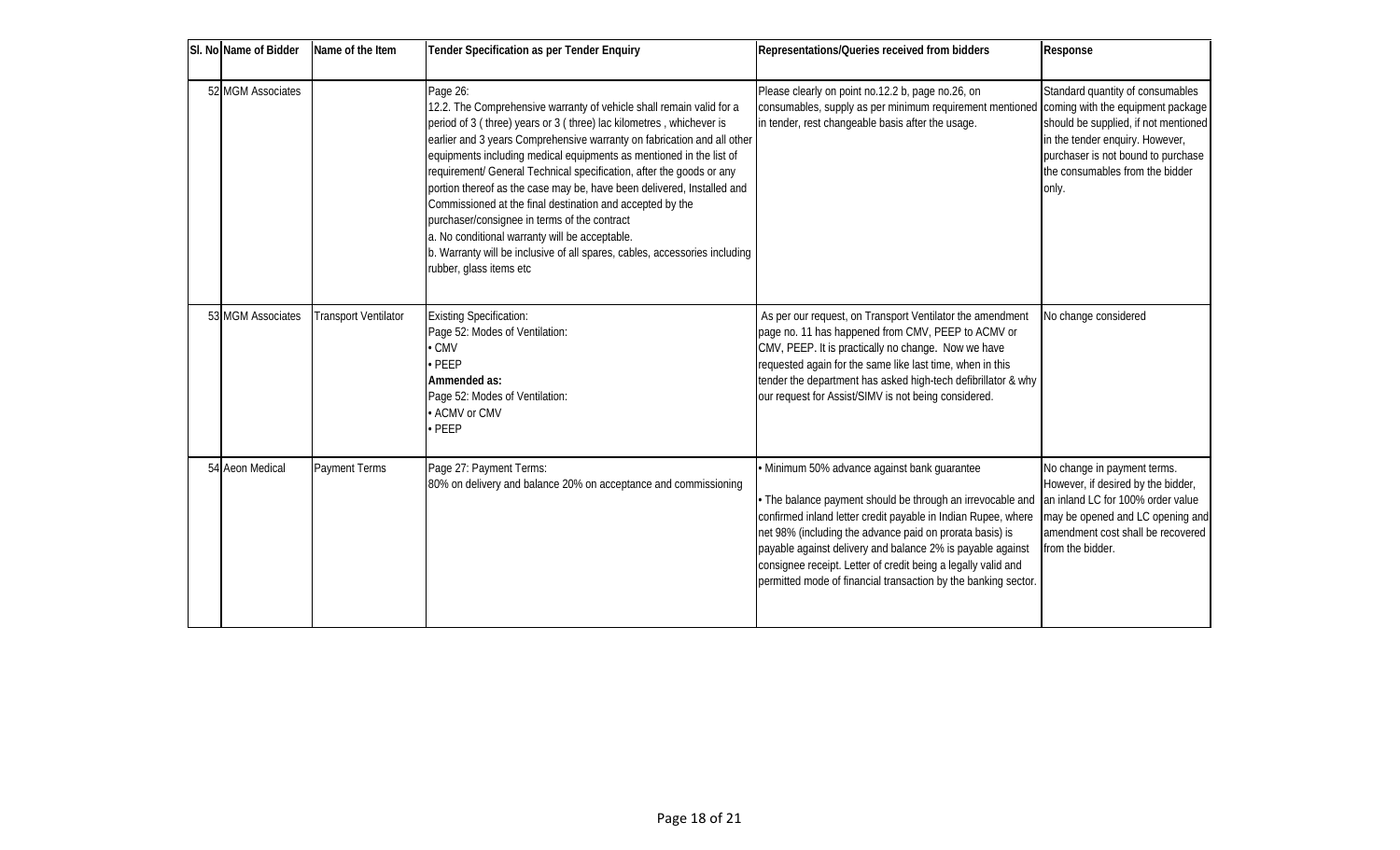| SI. No Name of Bidder | Name of the Item                       | <b>Tender Specification as per Tender Enquiry</b>                                                                                                                                                                                                                                                                                                                                                                | Representations/Queries received from bidders                                                                                                                                                                                                                                                                                                                                                                                                                                                                                                                                                                                                                                                                                                                                                                                                                                                                                                             | Response                                                                                                                                                                                                                                         |
|-----------------------|----------------------------------------|------------------------------------------------------------------------------------------------------------------------------------------------------------------------------------------------------------------------------------------------------------------------------------------------------------------------------------------------------------------------------------------------------------------|-----------------------------------------------------------------------------------------------------------------------------------------------------------------------------------------------------------------------------------------------------------------------------------------------------------------------------------------------------------------------------------------------------------------------------------------------------------------------------------------------------------------------------------------------------------------------------------------------------------------------------------------------------------------------------------------------------------------------------------------------------------------------------------------------------------------------------------------------------------------------------------------------------------------------------------------------------------|--------------------------------------------------------------------------------------------------------------------------------------------------------------------------------------------------------------------------------------------------|
| 55 Aeon Medical       | <b>Qualification Criteria</b>          | Page 61: The tenderer must be a OEM of Monocoque / Chasis Vehide<br>Manufacturer or its authorized agent with experience of supplying<br>ambulance for the last three completed financial years are eligible to<br>quote. Or A legally incorporated consortium of OEM of Monocoque /<br>Chasis Vehicle Manufacturer with a "Specialist Vehicle (Ambulance)<br>Fabricator" and / or "Medical Equipment Supplier". | Please consider that, when a legally incorporated consortium No change considered<br>of OEM of Monocoque / Chassis Vehicle Manufacturer with a<br>"Specialist Vehicle (Ambulance) Fabricator" and / or "Medical<br>Equipment Supplier", participates in the tender the<br>performance criteria of having supplied at least 50% of the<br>tendered quantity of ambulance (total tender quantity of ALS<br>and BLS taken together) for the last 3 completed financial<br>years may be permitted either to the lead partner or to the<br>second partner individually. At the same time the flexibility of<br>lead partner as well as the other responsibilities including the<br>financial ones, may be permitted to the decision of the<br>consortium but overall complying with the requirements of the<br>tender. As far as the performance criteria is concerned it can<br>be limited to only one of the partners and need not be<br>considered jointly. |                                                                                                                                                                                                                                                  |
| 56 Aeon Medical       | <b>Mounts for Medical</b><br>Equipment | EN 1789 certified mounts are mandatory in Ambulance cot, Bi-Phasic<br>Defibrillator cum Cardiac Monitor with recorder and Transport Ventilator<br>only. Any standard Mount of good quality will be allowed for the other<br>equipment.                                                                                                                                                                           | Kindly consider that when patient handling devices like Scoop No change considered<br>Stretcher, Spine Board and Wheel Chair are mounted on<br>localized mounts this would lead to rattling and noise. Even<br>releasing and fastening these devices to these localized<br>mounts won't be very easy and tidy.                                                                                                                                                                                                                                                                                                                                                                                                                                                                                                                                                                                                                                            |                                                                                                                                                                                                                                                  |
| 57 Aeon Medical       | <b>Wheel Chair</b>                     |                                                                                                                                                                                                                                                                                                                                                                                                                  | Please confirm that the wheel chair can't be used inside the<br>ambulance with a patient occupying it and in any case the<br>patient must be transferred to the stretcher before being<br>shifted. Hence any evacuation in an wheel chair would involve<br>multiple transfers. Rather if case of other considerations for<br>evacuating the patient from the point of incidence, top<br>detachable stretchers can be considered as well deleting the<br>requirement of the wheel chair.                                                                                                                                                                                                                                                                                                                                                                                                                                                                   | No change considered                                                                                                                                                                                                                             |
| 58 Aeon Medical       | AED for BLS<br>Ambulances              |                                                                                                                                                                                                                                                                                                                                                                                                                  | Please darify if the AED for BLS ambulances should be<br>mounted using EN-1789 mounts or can be mounted using any mandatory in Ambulance cot, Bi-<br>localized solutions.                                                                                                                                                                                                                                                                                                                                                                                                                                                                                                                                                                                                                                                                                                                                                                                 | EN 1789 certified mounts are<br>Phasic Defibrillator cum Cardiac<br>Monitor with recorder and Transport<br>Ventilator only. Any standard Mount<br>of good quality will be allowed for<br>the other equipment.<br>Mount for AED is not mandatory. |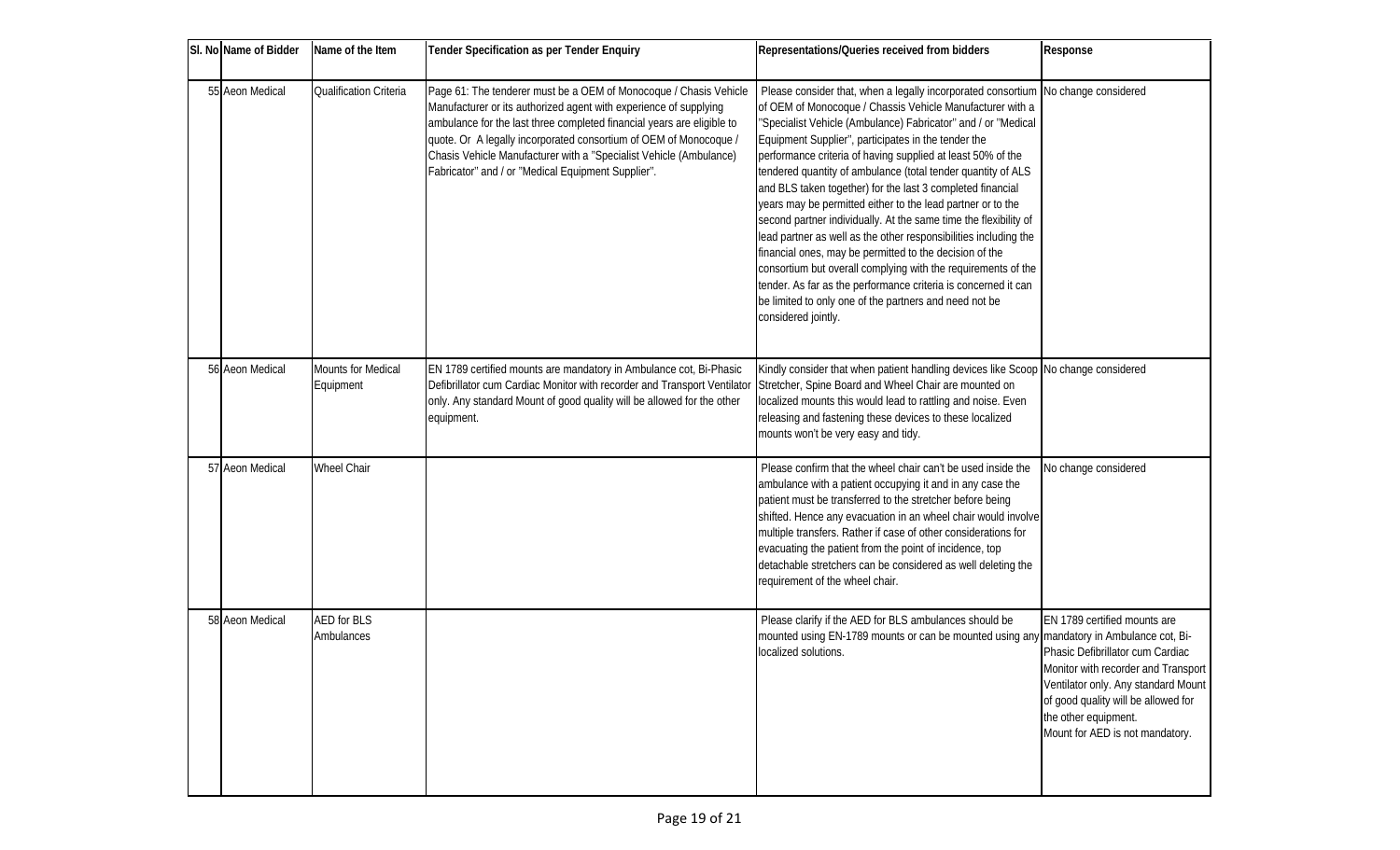| SI. No Name of Bidder | Name of the Item       | <b>Tender Specification as per Tender Enquiry</b>                                                                                                                                                                                                                                                                                                                                                                                                                                                                                                                                                                                             | Representations/Queries received from bidders                                                                                                                                                                                                                                                                                                                                                                   | <b>Response</b>      |
|-----------------------|------------------------|-----------------------------------------------------------------------------------------------------------------------------------------------------------------------------------------------------------------------------------------------------------------------------------------------------------------------------------------------------------------------------------------------------------------------------------------------------------------------------------------------------------------------------------------------------------------------------------------------------------------------------------------------|-----------------------------------------------------------------------------------------------------------------------------------------------------------------------------------------------------------------------------------------------------------------------------------------------------------------------------------------------------------------------------------------------------------------|----------------------|
| 59 Aeon Medical       | Overall Dimensions     | Page 40: The finished floor (loading) height shall be a maximum of<br>750mm while ensuring that one person should be able to load and<br>unload the supplied fully loaded ambulance cot into the ambulance<br>seamlessly without the requirement of physical lifting of the cot at any<br>lend.                                                                                                                                                                                                                                                                                                                                               | Kindly clarify, if an ambulance with floor height in excess of<br>750 mm. but with compliance to the performance criteria of<br>loading requirements of the stretcher as specified in the<br>tender document, can the ambulance be offered in the<br>tender?                                                                                                                                                    | No change considered |
| 60 Aeon Medical       |                        |                                                                                                                                                                                                                                                                                                                                                                                                                                                                                                                                                                                                                                               | Request your consideration to offer the medical devices in<br>equivalent Indian Rupee based on the existing US Dollar &<br>EURO rates, so that the effects of the forex increase is<br>compensated to us and any effects of forex decrease is<br>passed on to you. Considering the reasonable time between<br>the tender and the close of deliveries this may lead to<br>substantial saving for the government. | No change considered |
| 61 Aeon Medical       | <b>Uptime Warranty</b> | Page 26: Uptime Warranty: During the warranty period, bidder shall<br>maintain 98% uptime of the ambulance calculated on annual basis.<br>Failure to meet uptime shall render supplier liable for penalty @ 0.01%<br>per day of the total cost of the contract.<br>Amended as:<br>12.10 Uptime Warranty: During the warranty period, bidder shall<br>maintain 95% uptime of the<br>ambulance calculated on annual basis. Time for scheduled<br>maintenance shall be excluded<br>for computation of Up time warranty. Failure to meet uptime shall render<br>supplier liable<br>for penalty @ 0.01% per day of the total cost of the contract. | Kindly consider deleting the 0.01% penalty for uptime<br>warranty failure and prorata increase of warranty period can<br>be considered in lieu of the same. Because there are several<br>reasons not attributed to the bidder leading to such situations<br>and such instances can act against the bidder while<br>performing its duties under the contract.                                                    | No change considered |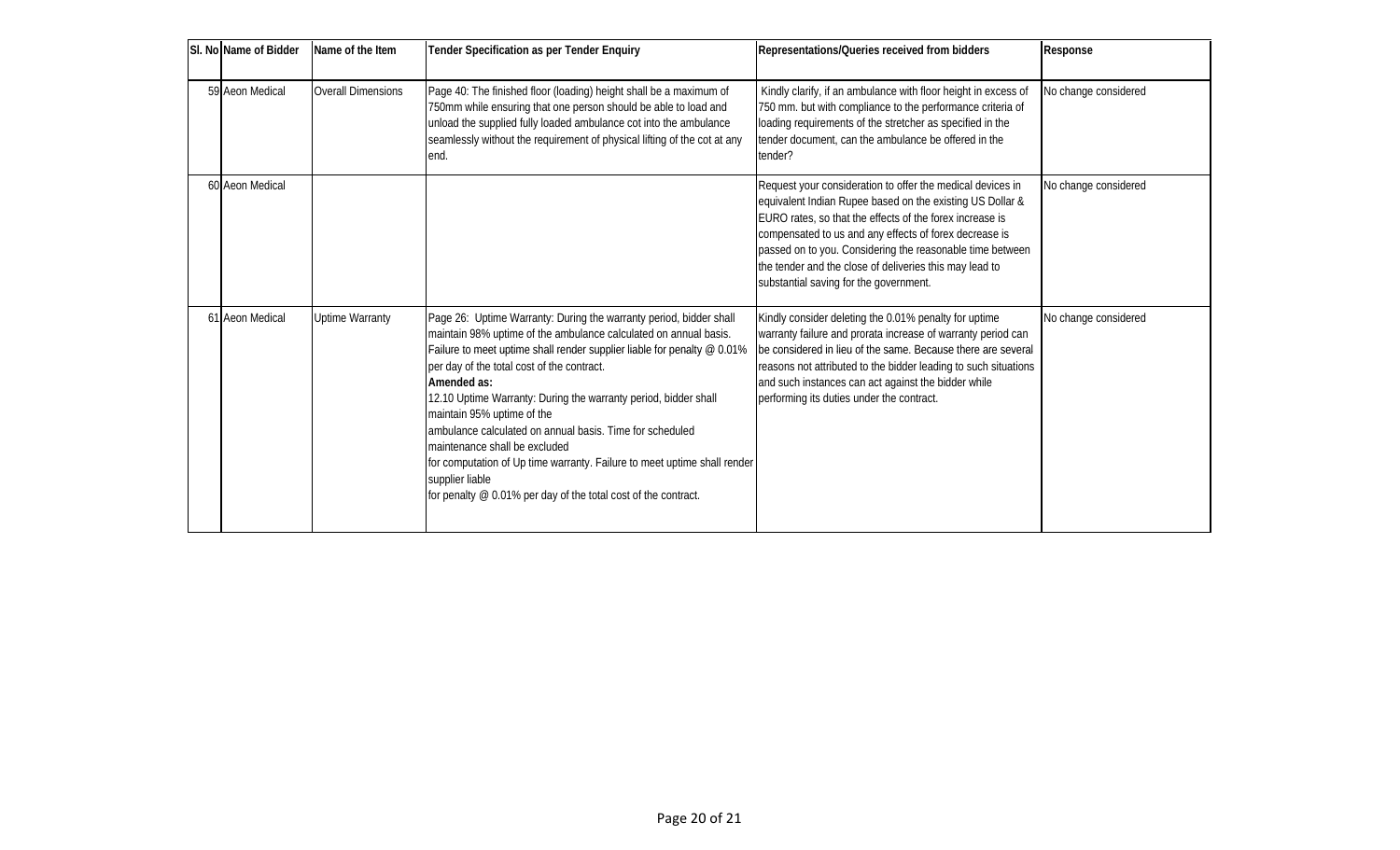| SI. No Name of Bidder | Name of the Item    | <b>Tender Specification as per Tender Enquiry</b>                                                                                                                                                                                                                                                                                                                                                                                                                                                                                                                                                                                                                                                                                                                                                                                                                                                                                        | Representations/Queries received from bidders                                                                                                                                                                                                                                             | <b>Response</b>                                         |
|-----------------------|---------------------|------------------------------------------------------------------------------------------------------------------------------------------------------------------------------------------------------------------------------------------------------------------------------------------------------------------------------------------------------------------------------------------------------------------------------------------------------------------------------------------------------------------------------------------------------------------------------------------------------------------------------------------------------------------------------------------------------------------------------------------------------------------------------------------------------------------------------------------------------------------------------------------------------------------------------------------|-------------------------------------------------------------------------------------------------------------------------------------------------------------------------------------------------------------------------------------------------------------------------------------------|---------------------------------------------------------|
| 62 Aeon Medical       | Delivery Period     | Page 34: 60 days from the date of Notification of Award, prototype to be   Kindly consider giving the same time period of 90 days each   No change considered<br>submitted to CMVR<br>compliance inspection agency.<br>b) Batch-1: Supplier has to complete the delivery of 50 ambulances<br>within 60 days from the<br>date of Final Prototype approval.<br>c) Batch-2: Supplier has to complete the delivery of remaining 50<br>ambulances within 90 days<br>from the date of Final Prototype approval.<br>Amended as:<br>60 days from the date of Notification of Award, prototype to be<br>submitted to CMVR<br>compliance inspection agency.<br>b) Batch-1: Supplier has to complete the delivery of 55 ambulances<br>within 90 days from the<br>date of Final Prototype approval.<br>c) Batch-2: Supplier has to complete the delivery of remaining 55<br>ambulances within 135 days<br>from the date of Final Prototype approval. | for the 55 ambulances of each batch because the entire<br>sourcing and manufacturing logistics are the same.                                                                                                                                                                              |                                                         |
| 63 Aeon Medical       | <b>Closing Date</b> | Page 2: Closing date & time for receipt<br>of Tender 18.09.2013, 1500 Hrs IST<br>Amended as:<br>Closing date & time for receipt<br>of Tender 21.10.2013, 1500 Hrs IST                                                                                                                                                                                                                                                                                                                                                                                                                                                                                                                                                                                                                                                                                                                                                                    | On account of the various challenges in preparation of the<br>bids, no conclusions can be made before the publication of<br>the final tender amendments. Hence we request you to kindly<br>bermit minimum three weeks time from the release of the final<br>lamendment to submit the bid. | Request considered for changes<br>please see amendments |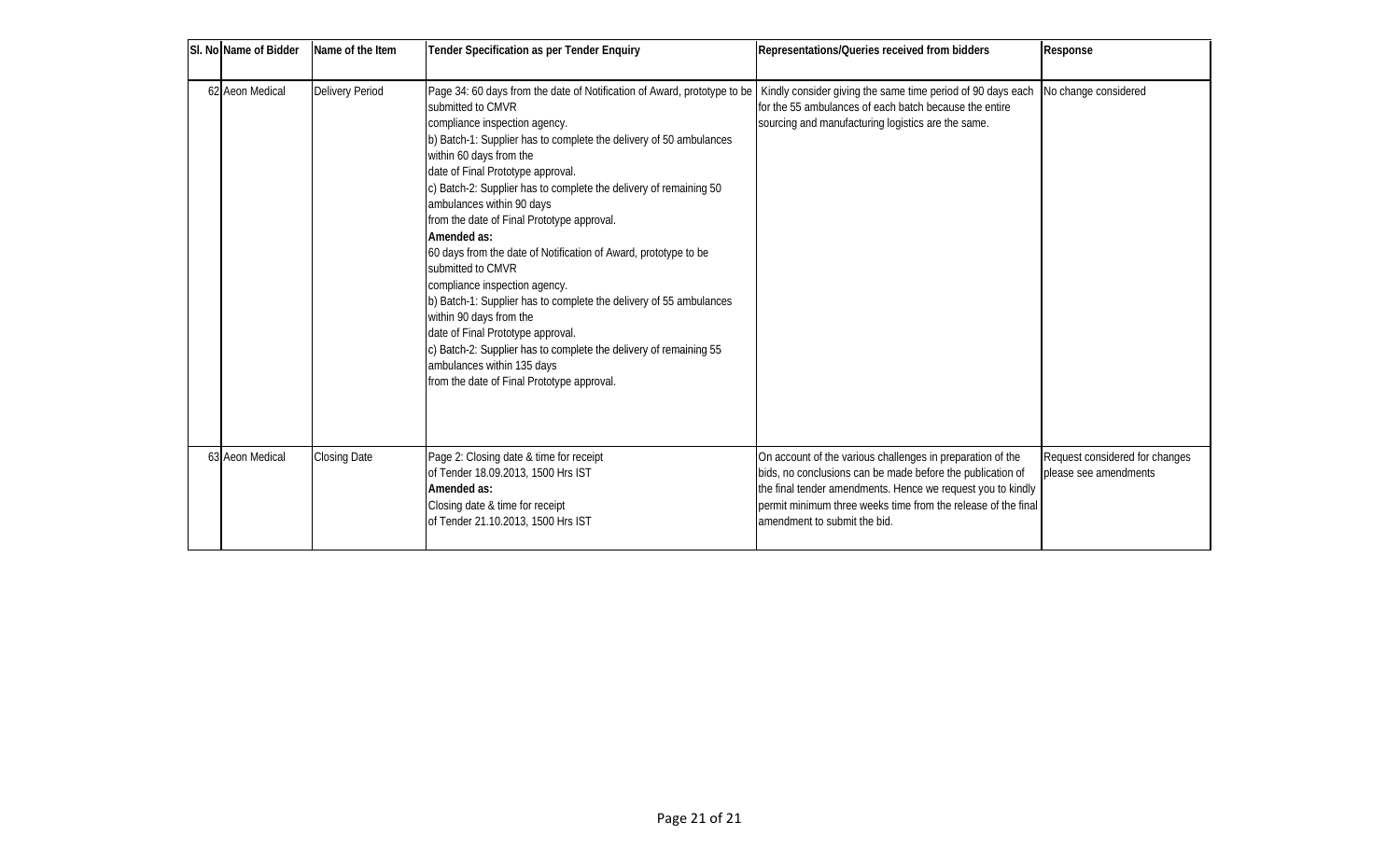# **Amendment No. 2**

#### **Date: 09/10/2013**

### **Subject: Amendment to the tender Enquiry Document**

# **Ref: Tender Enquiry No.: HLL/PCD/CATS/NCT-01/13-14 dated 26/08/2013 read with Amendment no. 1 dated 17/09/2013**

The second pre-bid meeting for the referred tender enquiry was held on 30/09/2013. Based on the prebid response, the following amendments are being incorporated in the referred tender enquiry document.

# **SECTION-I**

# **NOTICE INVITING TENDERS (NIT)**

#### **Existing:**

| SI.<br>No. | <b>Description</b>                                         | <b>Schedule</b>                                               |
|------------|------------------------------------------------------------|---------------------------------------------------------------|
| i.         | Dates of sale of tender enquiry<br>documents               | 27.08.2013 to 19.10.2013<br>(from 10:00 Hrs to 17:00 Hrs IST) |
| vi.        | Closing date $&$ time for receipt<br>of Tender             | 21.10.2013, 1500 Hrs IST                                      |
| vii.       | Time and date of opening of<br>Techno – Commercial tenders | 21.10.2013, 1530 Hrs IST                                      |

# **Amended as:**

| SI.<br>No. | <b>Description</b>                                         | <b>Schedule</b>                                               |
|------------|------------------------------------------------------------|---------------------------------------------------------------|
| i.         | Dates of sale of tender enquiry<br>documents               | 27.08.2013 to 29.10.2013<br>(from 10:00 Hrs to 17:00 Hrs IST) |
| vi.        | Closing date $&$ time for receipt<br>of Tender             | 30.10.2013, 1500 Hrs IST                                      |
| vii.       | Time and date of opening of<br>Techno – Commercial tenders | 30.10.2013, 1530 Hrs IST                                      |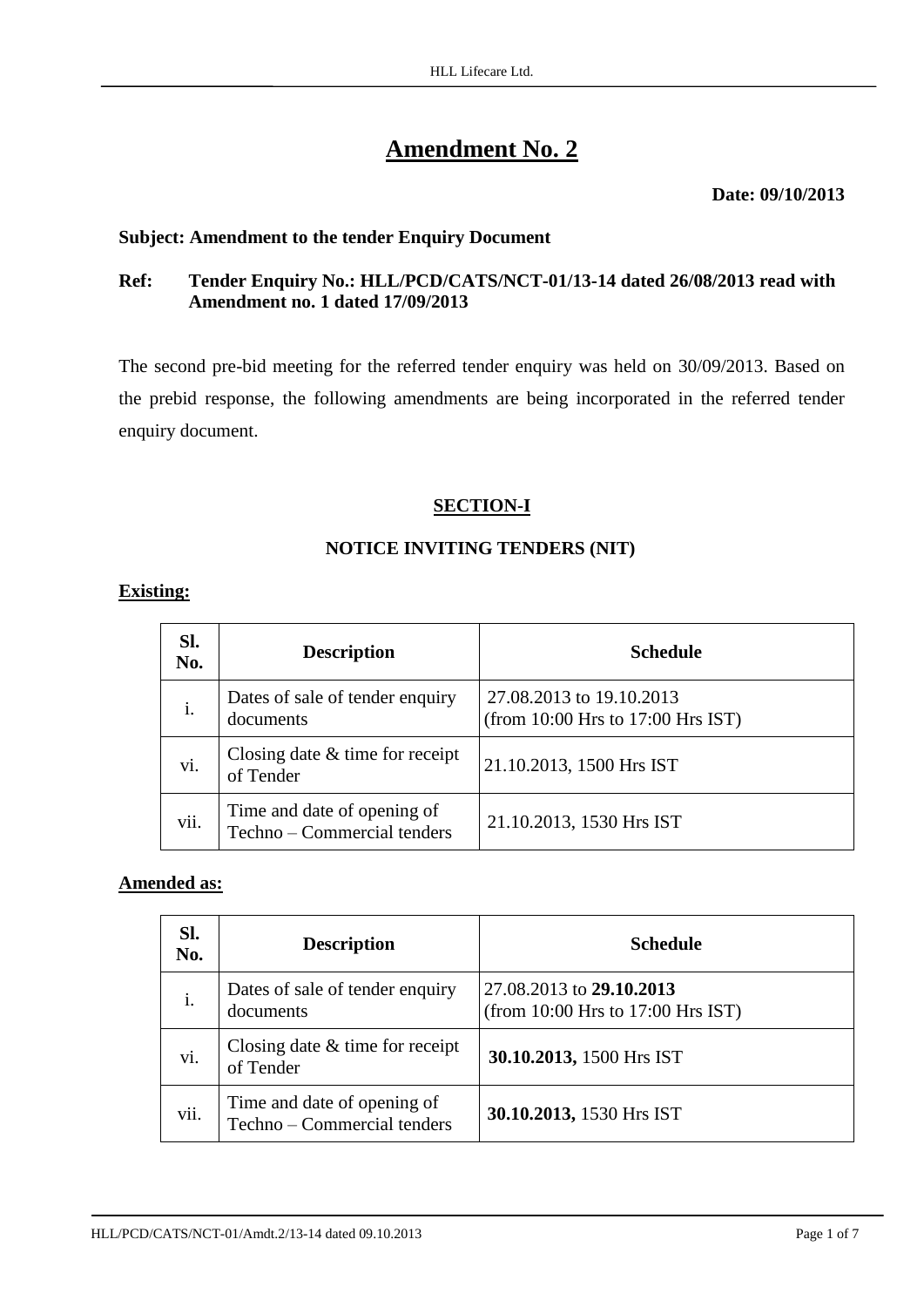# **SECTION - III**

# **GENERAL CONDITIONS OF CONTRACT (GCC)**

# **7. Inspection, Testing and Quality Control**

# **Existing:**

7.5 The purchaser's/consignee's contractual right to inspect, test and, if necessary, reject the goods after the goods' arrival at the final destination shall have no bearing of the fact that the goods have previously been inspected and cleared by purchaser's inspector during predespatch inspection mentioned above.

# **Amended as:**

7.5 The purchaser's/consignee's contractual right to inspect, test and, if necessary, reject the goods after the goods' arrival at the final destination if the supplied goods are not **as per the approved prototype and tender specification and technical bid.**

# **Existing:**

12.10 **Uptime Warranty:** During the warranty period, bidder shall maintain **95%** uptime of the ambulance calculated on annual basis. Time for scheduled maintenance shall be excluded for computation of Up time warranty. Failure to meet uptime shall render supplier liable for penalty @ 0.01% per day of the total cost of the contract.

# **Amended as:**

12.10 **Uptime Warranty:** During the warranty period, bidder shall maintain **95%** uptime of the ambulance calculated on annual basis. Time for scheduled maintenance shall be excluded for computation of Up time warranty. Failure to meet uptime shall render supplier liable for penalty @ 0.01% per day of the total cost of the contract. **In case of exceptional circumstances, like accident, damage by crowd, etc. the bidder may seek exempting downtime calculation which may be at the discretion of the Director, Centralised Accident & Trauma Services (CATS)**

# **17. Terms and Mode of Payment**

# **Added Para:**

In case the supplier desires that payment to be made through LC If desired by the supplier, an inland LC for 100% order value may be opened in line with the terms of payment and charges for such LC opening including its amendment (if any) shall be debited to the supplier account.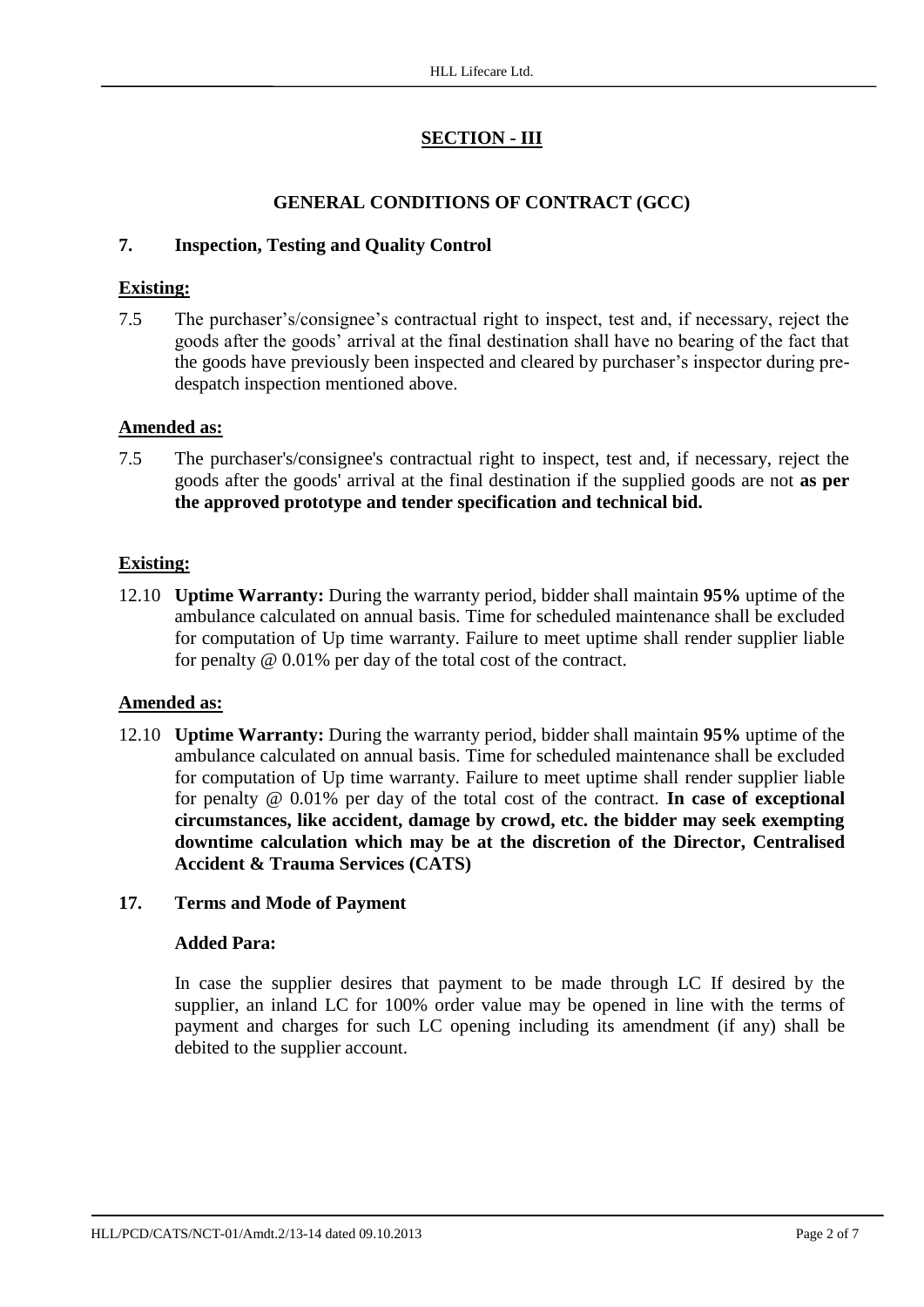# **SECTION – V**

# **Technical Specifications**

# **GENERAL TECHNICAL SPECIFICATIONS**

### **2. After Sales Service:**

#### **Existing:**

After sales service centre should be available at the city of New Delhi on 24 (hrs) X 7 (days) X 365 (days) basis. Complaints should be attended properly, maximum within **three (03) working hrs**. The service should be provided directly by Tenderer. Undertaking by the Principals that the spares for the equipment shall be available for at least 10 years from the date of supply.

#### **Amended as:**

After sales service centre should be available at the city of New Delhi. Complaints should be attended properly, maximum within **three (03) working hrs**. In case the vehicle is mobile it may be taken at the local service dealer and in case it is immobile it may be towed to the local service dealer at the cost of supplier. For Medical Equipment, supplier has to acknowledge the problem in 3 working hours and has to attend the problem in 8 working hours. All complains will be lodged by nodal officer of the consignee. Undertaking by the Principals that the spares for the equipment shall be available for at least 10 years from the date of supply.

### **4. CMC (Comprehensive Annual Maintenance Contract):**

# **Existing:**

4.6 There will be 95% uptime warranty during CMC period as specified in GCC clause 12.10. Time for scheduled maintenance shall be excluded for computation of uptime warranty. Failure to meet uptime shall render supplier liable for penalty @ 0.01% per day of the total cost of the contract.

#### **Amended as:**

4.6 There will be 95% uptime warranty during CMC period as specified in GCC clause 12.10. Time for scheduled maintenance shall be excluded for computation of uptime warranty. Failure to meet uptime shall render supplier liable for penalty @ 0.01% per day of the total cost of the contract. **In case of exceptional circumstances, like accident, damage by crowd, etc. the bidder may seek exempting downtime calculation which may be at the discretion of the Director, Centralised Accident & Trauma Services (CATS).**

# **DETAIL TECHNICAL SPECIFICATIONS OF BASIC & ADVANCE LIFE SUPPORT AMBULANCE**

#### **Existing:**

The design of the vehicle and the specified equipment shall permit accessibility for servicing / replacement and adjustment of components / parts and accessories, with minimum disturbance to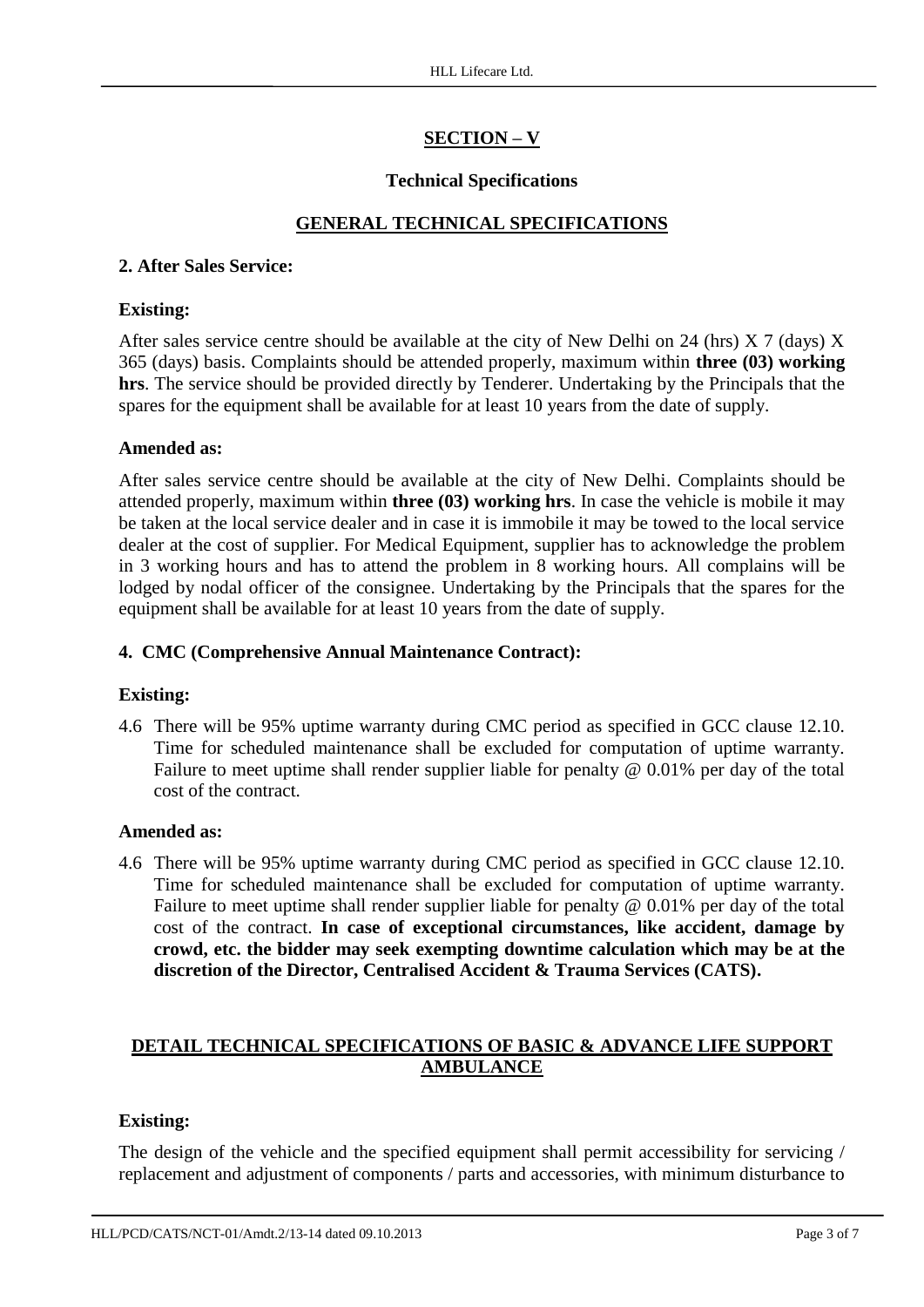other components and systems. Also, the bidder shall ensure that sufficient reinforcement is provided to protect the components, assemblies, pipelines, tubing, wirings, etc which are susceptible to damage / hazards encountered during on-road, off-road, **cross-country** operations of ambulance.

#### **Amended as:**

The design of the vehicle and the specified equipment shall permit accessibility for servicing / replacement and adjustment of components / parts and accessories, with minimum disturbance to other components and systems. Also, the bidder shall ensure that sufficient reinforcement is provided to protect the components, assemblies, pipelines, tubing, wirings, etc which are susceptible to damage / hazards encountered during on-road, off road operations of ambulance.

#### **Patient Compartment**

#### **Existing Specification at Page 43:**

A foldable seat for the **Doctor/Paramedic** should be installed facing towards the rear of the patient compartment  $\&$  it should be near to the primary patient's head for easy accessibility. This seat should have adequate restrains for the passenger and should be fitted with foldable arm rests. This seat must be AIS: 023 compliant.

#### **Amended as:**

A foldable seat for the **Doctor/Paramedic** should be installed facing towards the rear of the patient compartment  $\&$  it should be near to the primary patient's head for easy accessibility. This seat should have adequate restrains for the passenger and should be fitted with foldable arm rests.

#### **Oxygen Delivery System**

#### **Existing Specification at Page 45:**

Changing from one cylinder to the other should not affect the distribution pressure in any way and this changeover should occur automatically.

#### **Amended as:**

Changing from one cylinder to the other should not affect the distribution pressure in any way and this changeover should occur **automatically/Manually**

#### **Noise**

#### **Existing Specification at Page 45:**

The ambulance should be designed and assembled of its aggregates and components so as to meet the noise level requirements in dB (A) scale, as per IS 3028-1998. Necessarily, the noise levels in the patient compartment measured at six different locations [ patient ear, rear side of interior of ambulance, front side of interior of patient compartment, on left and right side of patient cabin – with reference to centreline of the cabin  $\vert$  should not exceed 80 dB(A.)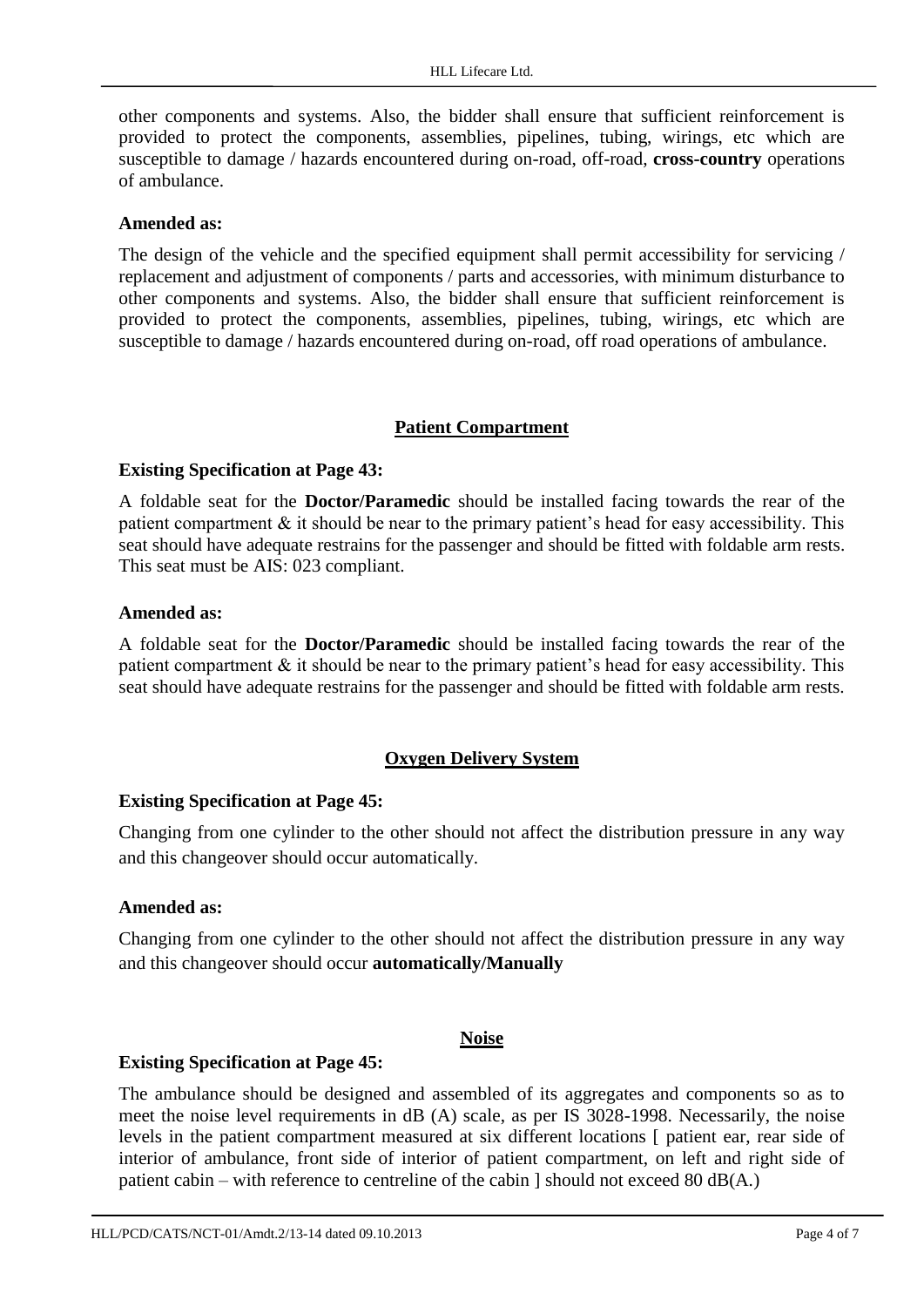#### **Amended as:**

Noise testing of patient compartment will be as per AIS: 020

#### **Siren**

#### **Existing Specification at Page 45:**

A high quality **electronic siren & Public Addressing System** shall be provided in accordance with that detailed in AIS: 125.

#### **Amended as:**

All siren loudspeakers have to be mounted on the front of the vehicle. Hidden installation is allowed. The main sound direction must be in driving direction. Permitted are wail and yelp signals that cycle between 10-18 respectively 150-250 per minute at an sound pressure level of 110dB(A) to 120dB(A). The frequency range must be at least one octave and should be between 500Hz and 2.000Hz. An additional electronic air horn can be used. Further there should be a public address system that can be worked at all times ergonomically from the driver's seat. The siren switch can only be used if the warning lights are on.

# **Electrical System**

#### **Para added at Page 47:**

220V AC supply in patient compartment is not mandatory. However, 220V AC charging circuit for battery is mandatory.

#### **Existing line in para 4 of Quality Assessment and Inspection (at Page 49):**

This final approved prototype shall be retained till the end as a reference and will be the last ambulance to be rolled out **in the** complete order.

#### **Amended as:**

This final approved prototype shall be retained **by the supplier** till the end as a reference and will be the last ambulance to be rolled out **to** complete **the** order.

#### **Para added before the table of specifications for Medical Equipment (at Page 50):**

Standard quantity of consumables coming with the equipment package should be supplied if not mentioned in the tender enquiry. However, purchaser is not bound to purchase the consumables from the bidder only.

# **Equipment for ALS & BLS Ambulance**

#### **Existing Specification:**

- The following items **were excluded** from European CE or US FDA certification:
	- (a) Foldable Carrying Chair
	- (b) Stethoscope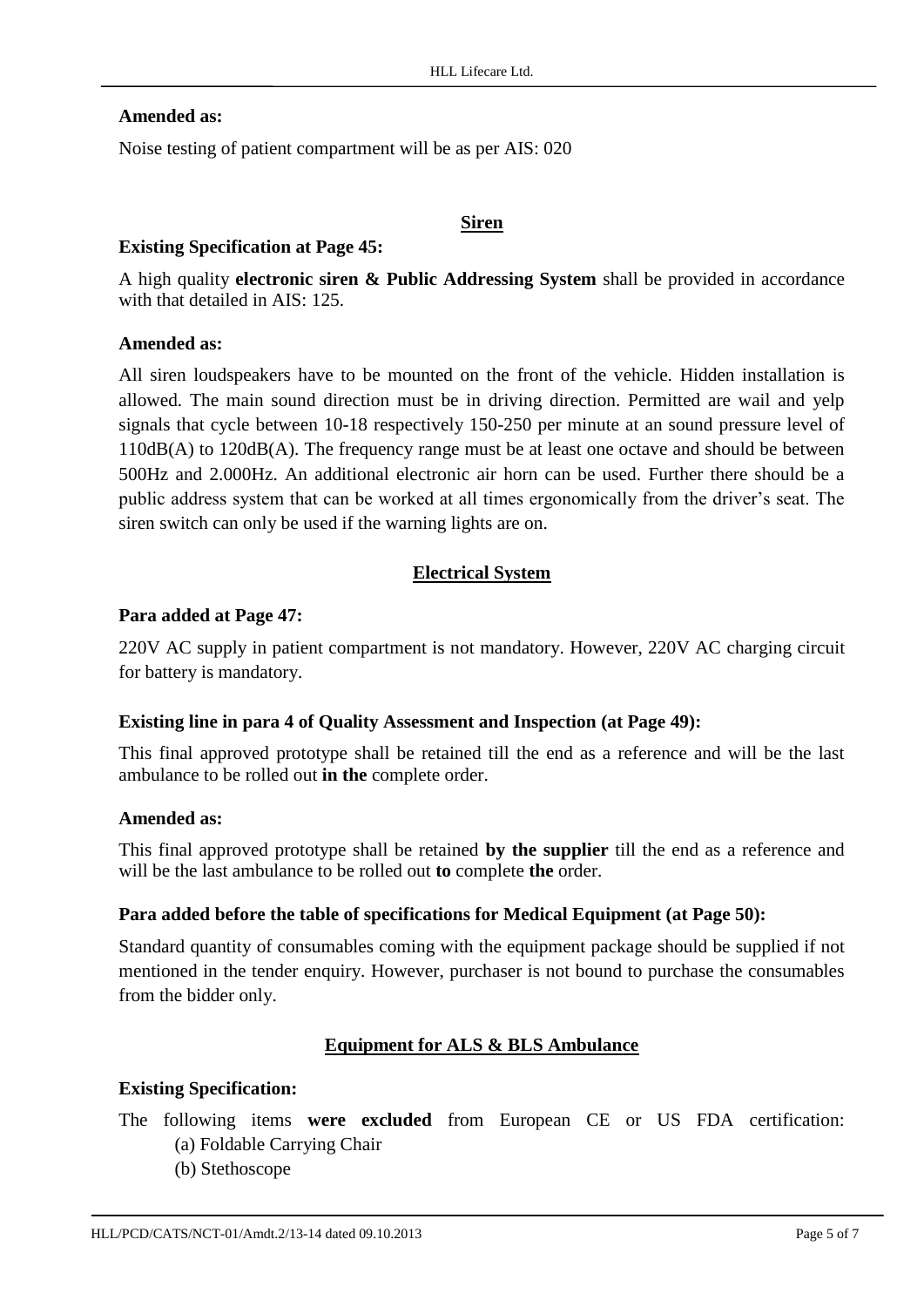(c) BP Apparatus (Manual) (d) Pupilary Torch (e) Thermometer (Digital) (f) Pneumatic Splints (g) EMT Shears (h) Artery Forceps 6" (i) Toothed Forceps 6" (j) Magill's forceps (k) Kidney Tray (l) First Aid Kit Bag (m) Search Light (n)Rescue Equipment. (o) Laryngoscope with blades All the above mentioned items will be as per ISI/BIS standards.

#### **Amended as:**

The following items will be as per **European CE/US FDA/BIS/ISI** standards:

- (a) Foldable Carrying Chair
- (b) Stethoscope
- (c) BP Apparatus (Manual)
- (d) Pupilary Torch
- (e) Thermometer (Digital)
- (f) Pneumatic Splints
- (g) EMT Shears
- (h) Artery Forceps 6"
- (i) Toothed Forceps 6"
- (j) Magill's forceps
- (k) Kidney Tray
- (l) First Aid Kit Bag
- (m) Search Light
- (n)Rescue Equipment.
- (o) Laryngoscope with blades

# **Self-inflatable Resuscitation Bags** *(at Page 53)*

#### **Existing Specification:**

Hand operated, self-re-expanding bags (2L, 1L & 500ml sizes), with oxygen reservoir/accumulator, clear mask (adult, child, infant and neonate sizes); valve (clear, disposable, operatable in all weather conditions)

#### **Amended as:**

Hand operated, self-re-expanding bags (2L, 1L & 500ml sizes) or **minimum (1500 ml, 500 ml, 200 ml)**, with oxygen reservoir/accumulator, clear mask (adult, child, infant and neonate sizes); valve (clear, disposable, operatable in all weather conditions)